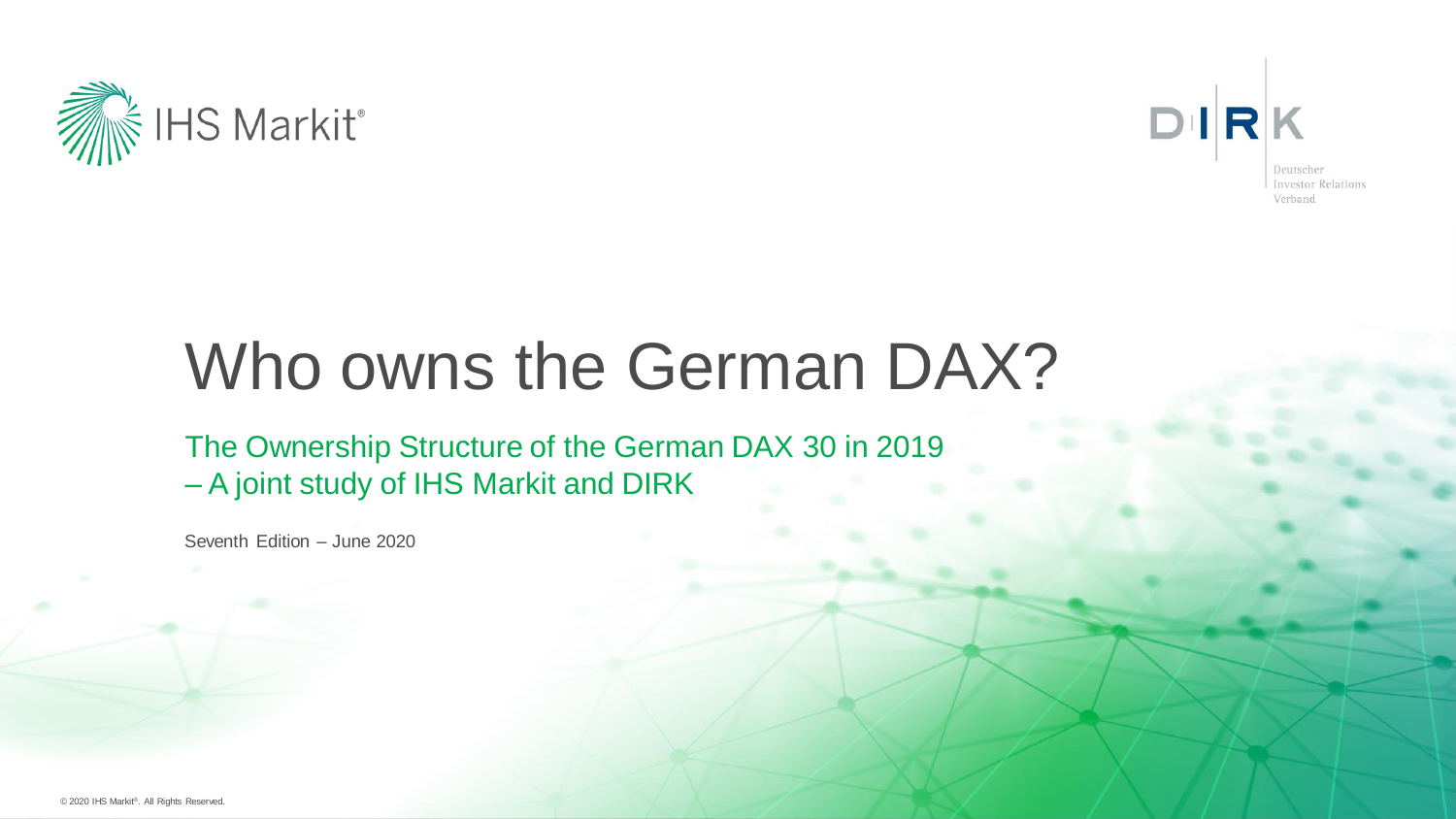

## **Contents**

|                                                         | Page           |
|---------------------------------------------------------|----------------|
| Methodology                                             | 3              |
| Summary                                                 | 5              |
| Price and Trading Volume History                        | $\overline{7}$ |
| Shareholder Structure of the DAX 30 constituents        | 8              |
| Shareholder Structure by Region                         | 9              |
| Shareholder Structure by Investment styles              | 10             |
| Top 15 DAX Investors                                    | 11             |
| Top 15 Buyers & Sellers                                 | 12             |
| Top 20 DAX Investors at a Group Level                   | 13             |
| Focus: Voting Behaviour of the Top Investors in the DAX | 14             |
| Focus: ESG Sensitivity of the Top Investors in the DAX  | 15             |
| Focus: Investor Group BlackRock, Inc.                   | 16             |
| Focus: Top 10 Sovereign Wealth Funds in the DAX         | 17             |
| Focus: Top 25 Investment Funds and Managers of the DAX  | 18             |
| Focus: Top Roadshow Destinations in the DAX             | 19             |
| Focus: Trading Venues of German Shares                  | 20             |
| <b>Author Profiles</b>                                  | 21             |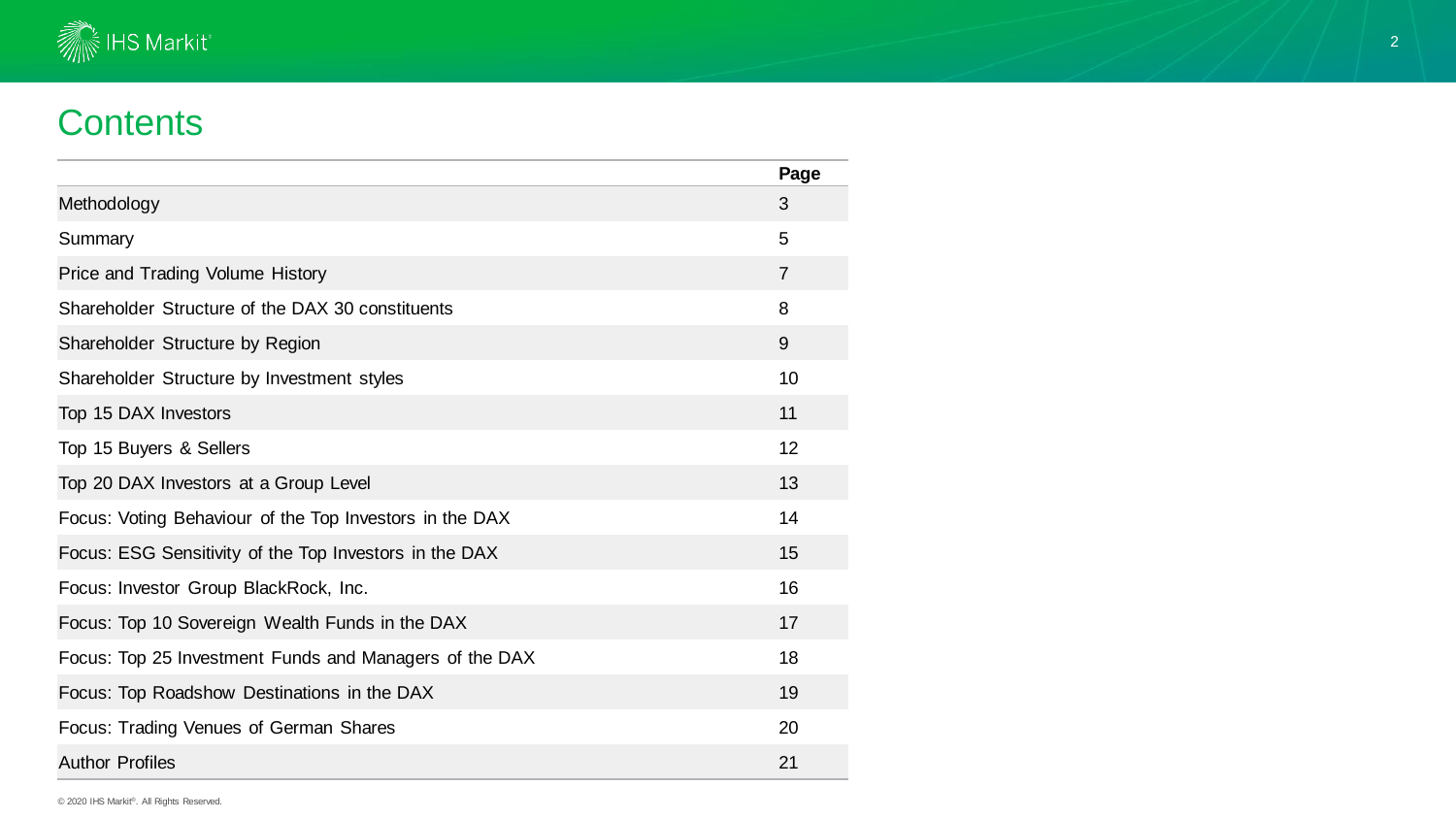

## **Methodology**

- In 2019, IHS Markit and DIRK German Investor Relations Association analysed the changes within the shareholder structure of the 30 listed DAX companies during the course of 12 months. In particular, the institutional free float of the DAX 30 issuers was considered. Subsequently, trend analyses of institutional investors and benchmarking data will also be included in the study.
- The data was collected and prepared by IHS Markit from public and proprietary data, with all data used in this study being anonymised and aggregated. This is to ensure the confidentiality and sensitivity of the information used in this study. The horizon is set to 48 months between December 2016 and 2019, with a record date of the 31 December each period (the impact of the worldwide Covid-19 pandemic on the ownership structure of the DAX is not reflected in this study). The study's focus is the annual perspective and the change between 2018 and 2019. Priority will be given to the relative changes from the previous year, as this study showed an increase in transparency and improvement in data quality. The information collected was analysed with regard to the shares held by institutional investors and prepared according to the following parameters:
	- ➢ Distribution of free float and strategic shareholdings, the latter being analysed according to investor classifications
	- ➢ Geographical distribution of shareholdings (regions, cities).
	- ➢ Distribution by investment style of institutional investors.
	- ➢ Influence of the institutional investors on the DAX: consideration of the largest investors as well as the largest buyers and sellers including the ESG sensitivity and voting behaviour of the largest investors.
	- ➢ Shareholdings by investor group, whereby the overall share of a particular group of investors is shown globally. In this sense, BlackRock, Inc. is a separate focus due of its importance to the DAX.
	- ➢ Investments and the influence of sovereign wealth funds were also prominent.
	- ➢ Distribution of invested funds and mandates, which have the greatest influence on the capital invested in the DAX.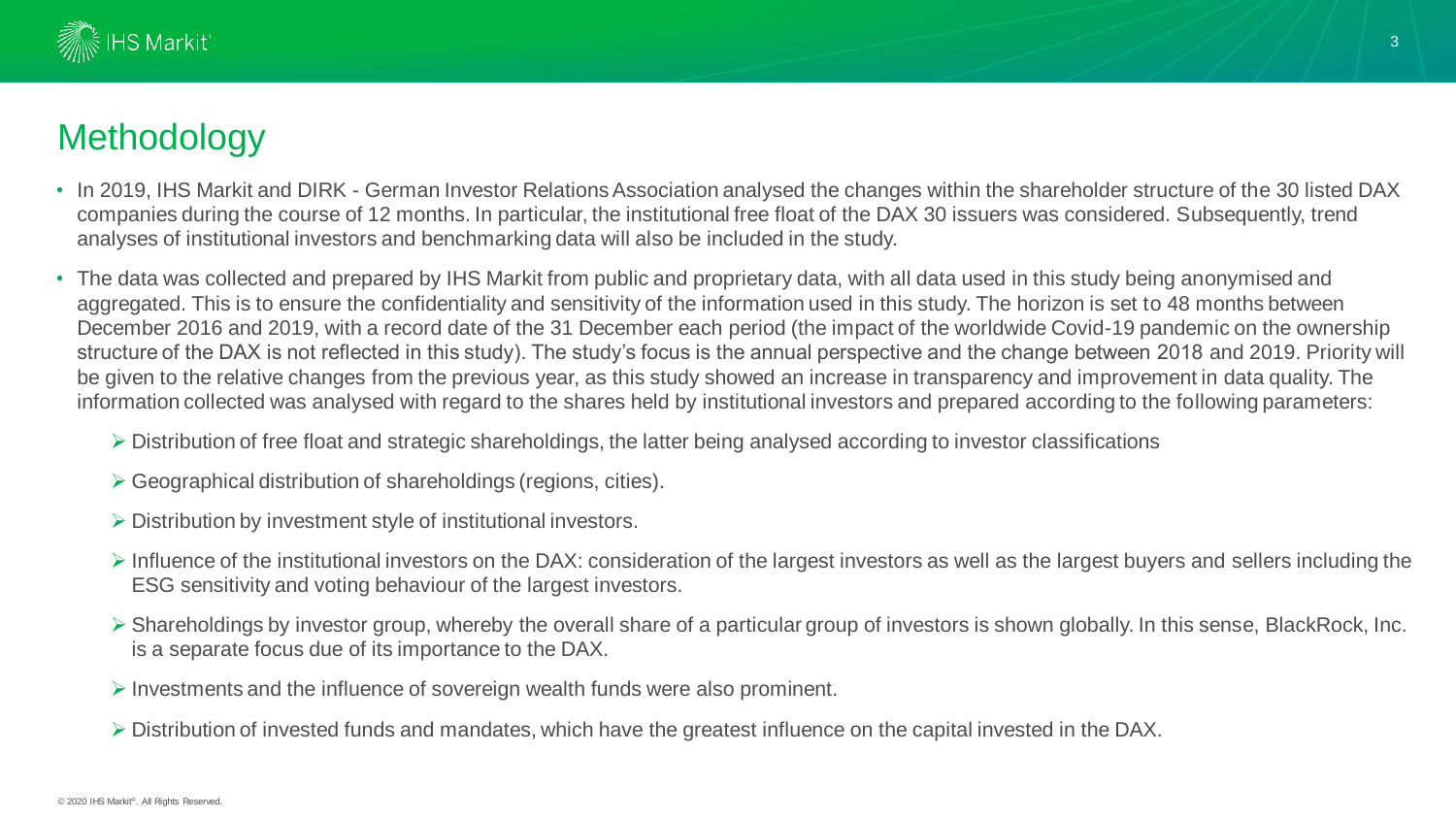

### Methodology – continued

- An analysis of trading venues for German equities is also included to reflect the growing importance of alternative platforms.
- The respective investments of the institutional investors are presented in US dollars for better comparability, based on the number of shares held at the respective reporting date, the share price at the respective reporting date and the currency conversion rate on the respective reporting date. As a result of currency and share price fluctuations as well as due date-related deviations, there is a fluctuation range in value-based changes which IHS Markit has largely eliminated. Nevertheless, the value comparison is technically not completely possible due to the different release periods.
- In 2019 MTU Aero Engines AG gained entry to the DAX 30 and replaced ThyssenKrupp AG.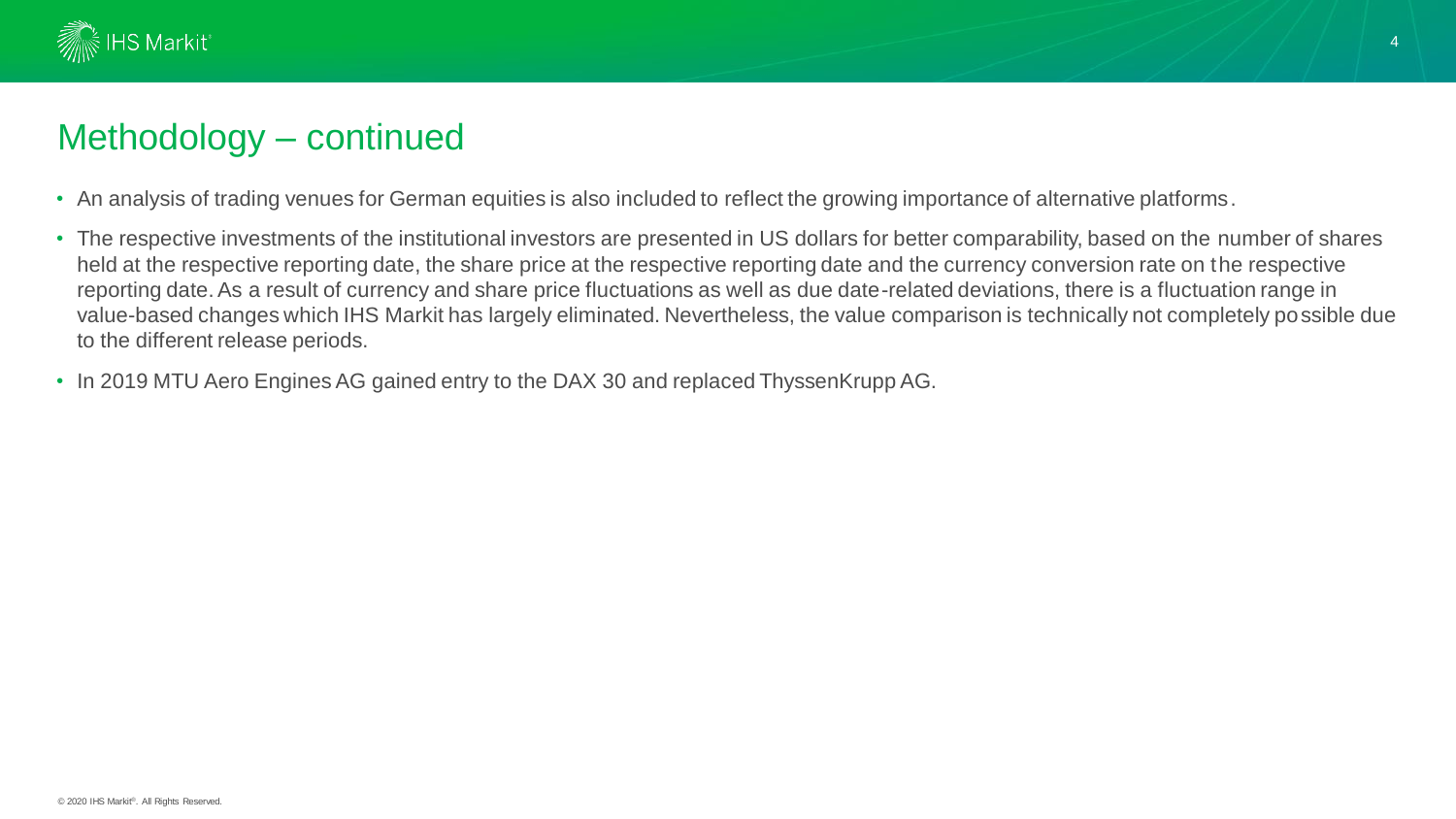

## **Summary**

- **Institutional investors return to the DAX in 2019** after reducing their exposure to the benchmark in 2018. Institutional investments grew by 1.1 percentage points (pp) from 60.1% in 2018. North American fund managers significantly influenced the development by recording inflows of 1.6pp, primarily through ETF portfolios. Meanwhile, domestic institutions continued their divestments from the previous year. UK & Ireland maintained a stable investment despite the Brexit discussion and own nearly 20% of the institutional free float within the DAX.
- **Retail shareholders remain a strong investor group of the DAX**. Private individuals (-0.9pp) reversed their buying trend but remain important to the shareholder base of the DAX. Significant share price increases of DAX issuers contributed to the slight retreat of retail shareholders in the benchmark.
- **German fund managers continue to favour stocks outside the DAX**. Since 2016 Germany shows a reduced ownership amongst DAX issuers. While the decline in 2018 was mainly driven by passive and ETF portfolios (ca. 95% of German outflows), active funds accounted for the majority of domestic selling. Deka (-0.2pp), Flossbach von Storch (-0.2pp) and AGI Germany (-0.1pp) were all amongst the top sellers in the DAX.
- **North America invested more money in the DAX** by recording the largest inflows of 1.3pp. The region consistently increased its investment in the DAX, underlining its importance for the benchmark. In 2018 the North American increase was mainly driven by active funds. This year ETFs and other passive funds make up the majority of the buying activity in North America. BlackRock's US ETFs (+0.4pp) and Vanguard (+0.3pp) saw considerable inflows throughout 2019. Although the top sellers list features numerous large active US funds including Harris Associates (-0.4pp), Invesco Advisors (-0.3pp) and Dodge & Cox (-0.2pp), several active US funds believed in the DAX and increased their exposure: The Capital Group (+0.5pp), Jennison Associates (+0.3pp) and Fidelity Boston (+0.3pp) all bought DAX shares in the reporting period.
- **BlackRock remains the top investor in the DAX**, with increased holdings. The investment group's buying (+0.9pp) contributed to the overall growth of index funds in the DAX and the overall increased proportion of institutional shareholders. BlackRock also record money inflows in sustainable and ESG products. This underlines the mega trend of ESG integration within the investment community globally.
- **Norges Bank is still a buyer of the DAX**. The Norwegian state fund increased its investment by 0.1pp to 4.0% of the institutional free float of the index. Norges remains the largest invested Sovereign Wealth Fund (SWF), well ahead of China SAFE with a total investment of 0.8%.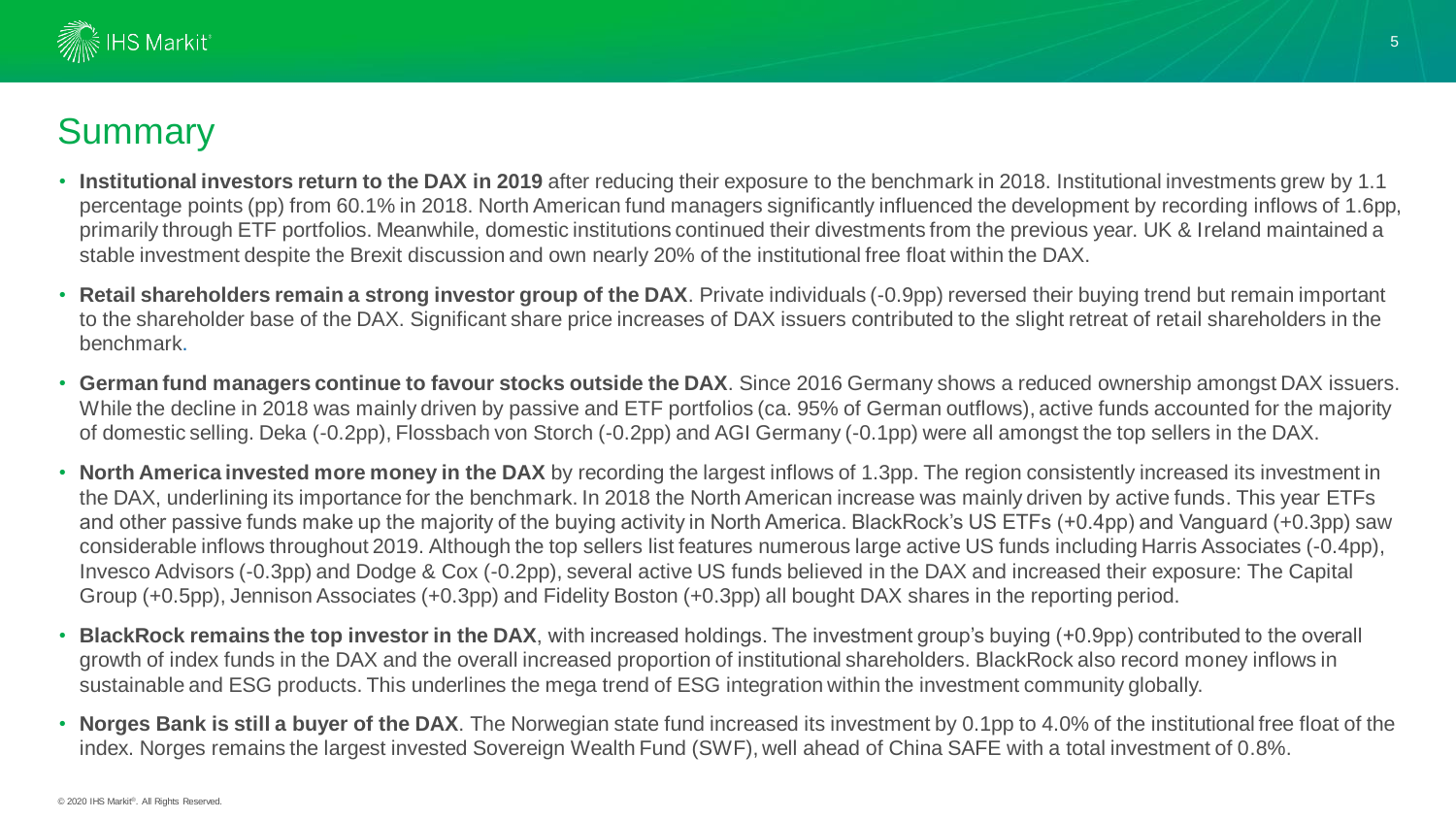

### Summary – continued

- **ETFs support the DAX, especially US-based index trackers**. Index funds bought into the benchmark growing their share to almost 24% of the institutional free float. The increase is mainly attributable to ETFs located in the USA, led by BlackRock Fund Advisors, Vanguard or Geode Capital. Value investors continue to be the largest group within the DAX despite a decrease of 0.4pp, now controlling 35.3%. Previously amongst the top buyers, Harris Associates (-0.4pp) added to the decline of value funds across the DAX in 2019. Growth investors (-1.0pp) reversed their bullish sentiment and decreased their holdings. This is mirrored in the top 15 seller list with seven out of top 15 sellers being growth-oriented fund managers.
- **London remains prime location for IR activities despite outflows and the continued Brexit discussion**. The city retains the top spot with regards to both number of investors and invested capital in the DAX despite decreased holdings (-0.4pp). Frankfurt (-0.3pp) continues to be the second largest invested city regardless of its outflows. Los Angeles (+0.6pp) saw the largest increase, which was due to The Capital Group buying into the DAX. Issuers also meet with The Capital Group in other locations including London.
- **Importance of both mega trend ESG and proactive engagement with shareholders increases significantly**. The implementation of ESG factors into the investment strategy becomes even more important to investors. Across the top 100 investors a high and medium ESG sensitivity increases by 0.5pp to 76.4%. Shareholders are becoming increasingly engaged and take their shareholder duties more seriously than ever. Amongst the 100 largest shareholders in the DAX close to 90% actively exercise their voting right at general meetings, while over 93% maintain internal voting guidelines. Proxy Advisors continue to play an important part as more than 75% of the top 100 DAX investors reference their recommendations in their internal guidelines.
- **Trades executed via Deutsche Börse increase significantly**. Official trading venues saw an overall increase in the reporting period, with Deutsche Börse extending its share by more than 8pp year-on-year. In 2018 electronic and automated trading via Systematic Internalisers (SI) went up significantly as a direct result of MiFID II and accounted for 20% of all visible trades. In 2019, SI trading decreased by more than 4pp.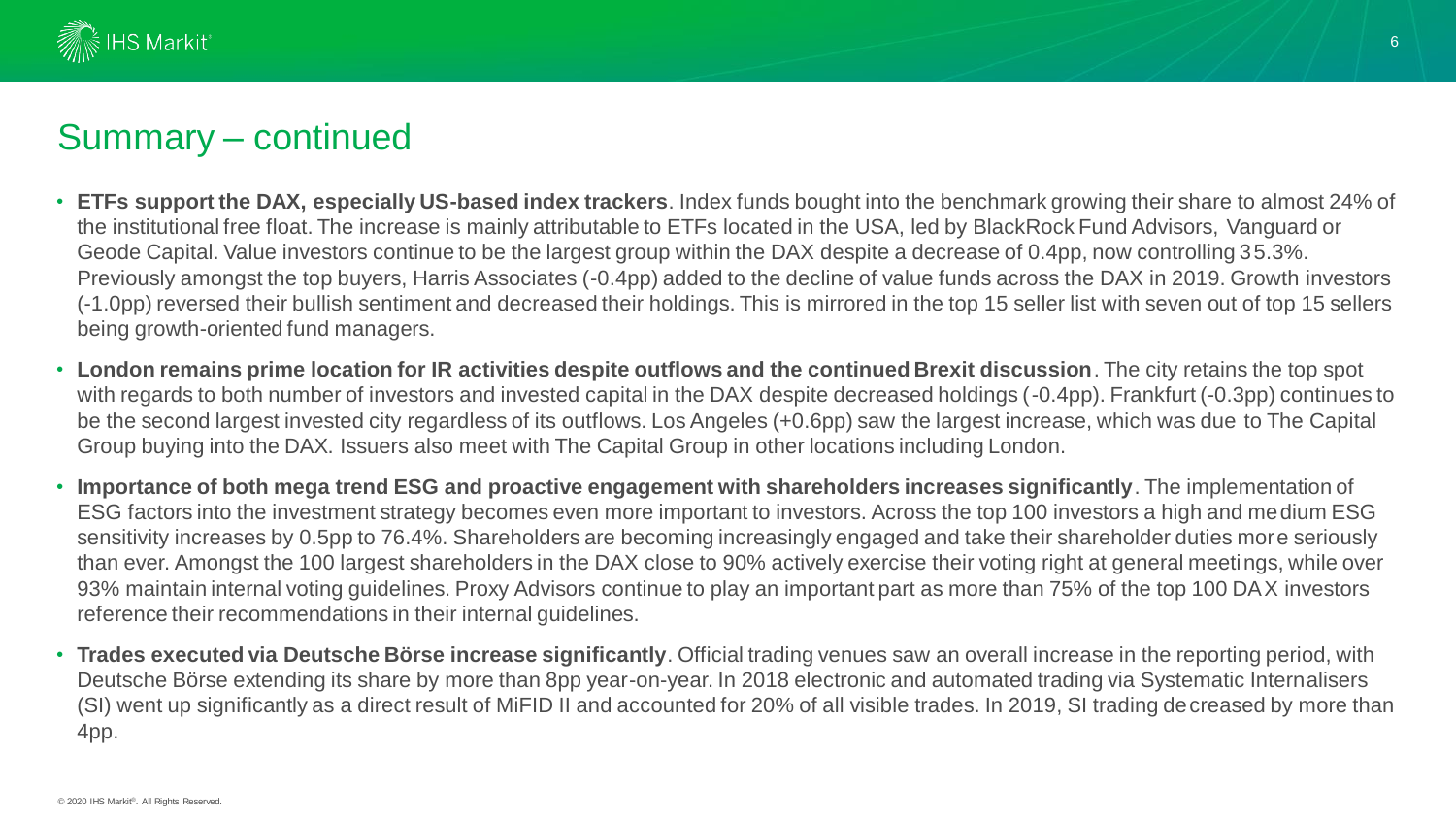

### Price and Trading Volume History



### • After having its worst year in decades in 2018, the benchmark bounced back in 2019 and rose by more than 25%, the largest gain since 2013. Despite recession fears and trade wars between the US and China, the DAX benefitted from the ECB's expansive monetary policy.

• The S&P 500 and the CAC 40 indices managed to outperform the German benchmark and both rose by ca. 28%. The FTSE 100, in contrast, only increased by ca. 13% in 2019.

<sup>© 2020</sup> IHS Markit®. All Rights Reserved.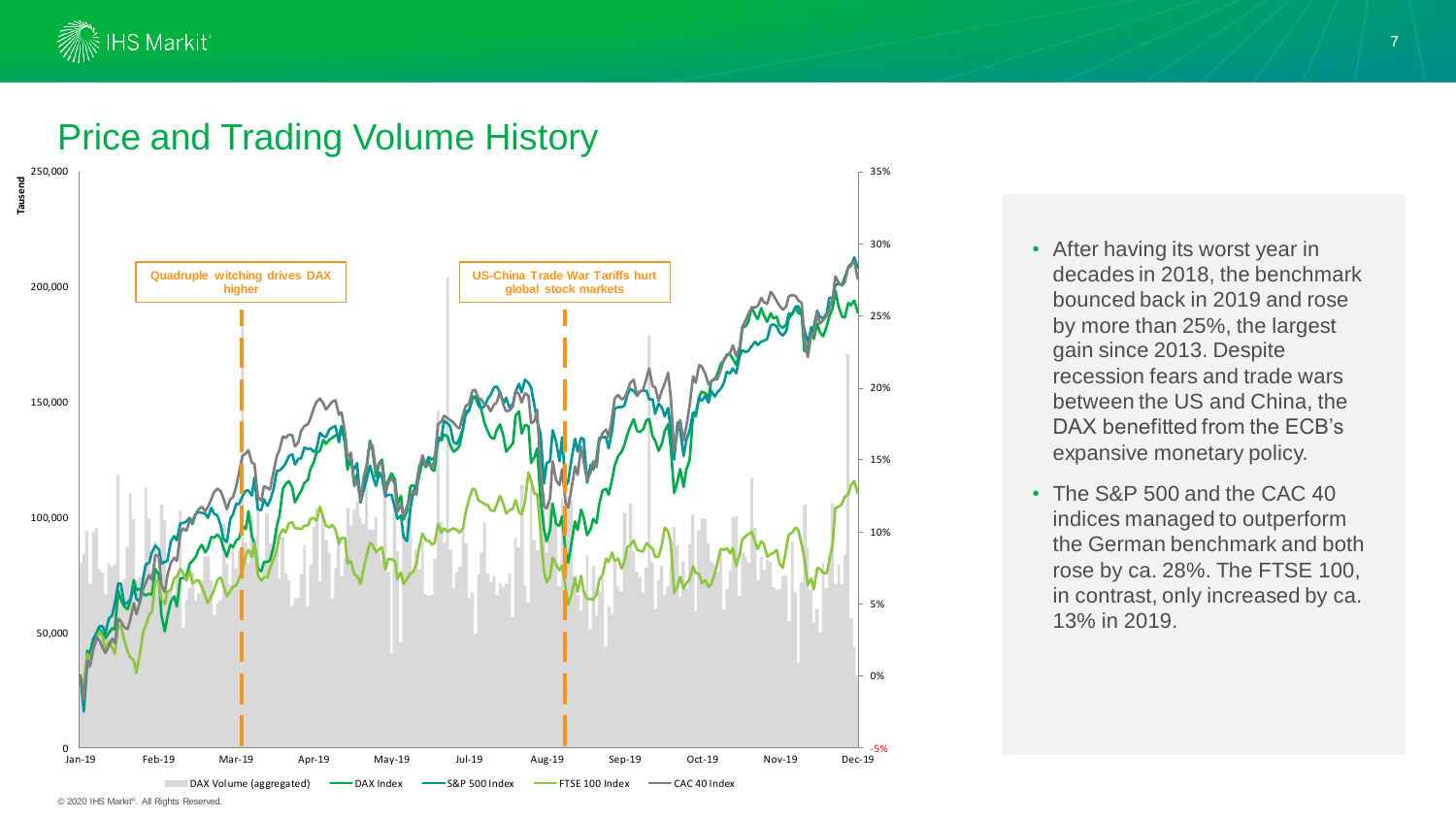

### Shareholder Structure of the DAX 30 Constituents



• In-line with the bullish sentiment of the DAX index, Institutional Investment increased to 61.3% of the institutional free float (+1.1pp compared to 2018). Conversely Strategic investors (-0.3pp) are down from their previous bullish sentiment in 2018 (+1.6pp). Retail holders (-0.9pp) also decreased their investments in the DAX. This development can be seen in conjunction with the DAX rally over the course of the year and subsequent profit taking.

• Direct Investments increased the most in 2019 by almost 8pp, mainly due to Chinese companies acquiring larger stakes of DAX issuers.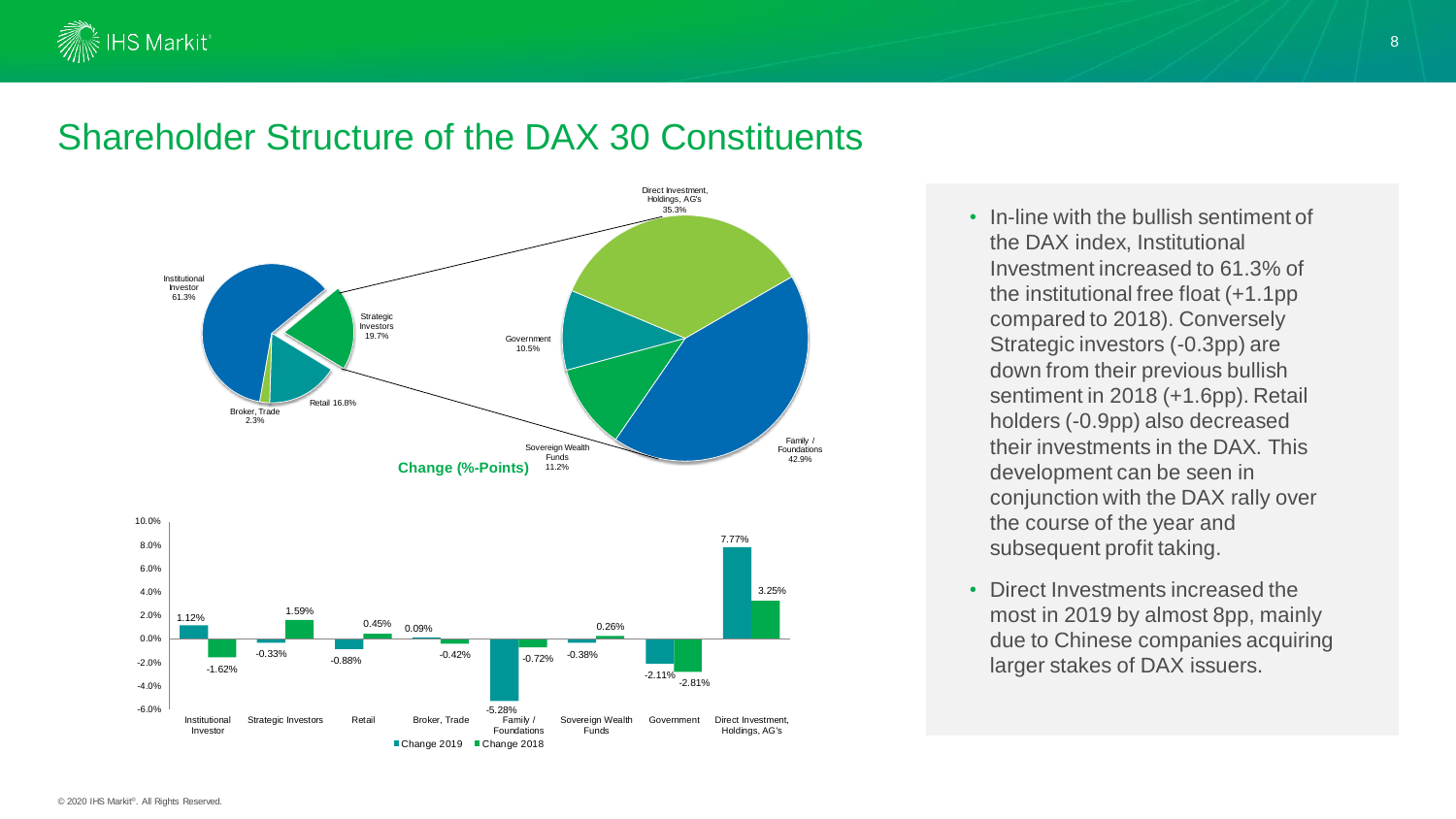

### Shareholder Structure by Region

- North American institutional holders were the largest investors in the DAX with the highest increase of 1.3pp from the previous period. North America continues the buying trend from previous reporting periods. Whereas in 2018 active fund managers mainly drove the increase in the region, in 2019 the picture is reversed: particularly US ETFs are behind the increase.
- German holdings continue to decrease (-0.5pp) to now control 14.8% of the DAX and remain the third largest group. Deka (-0.2pp), Flossbach von Storch (-0.2pp) and AGI Germany (-0.1pp) were the largest sellers in the region.
- After the UK & Ireland showed the largest outflows in the previous report, investors in the regions maintained stable holdings at ca. 20% despite discussions around Brexit.



*Percentage point changes relate to 2017 and 2018*

9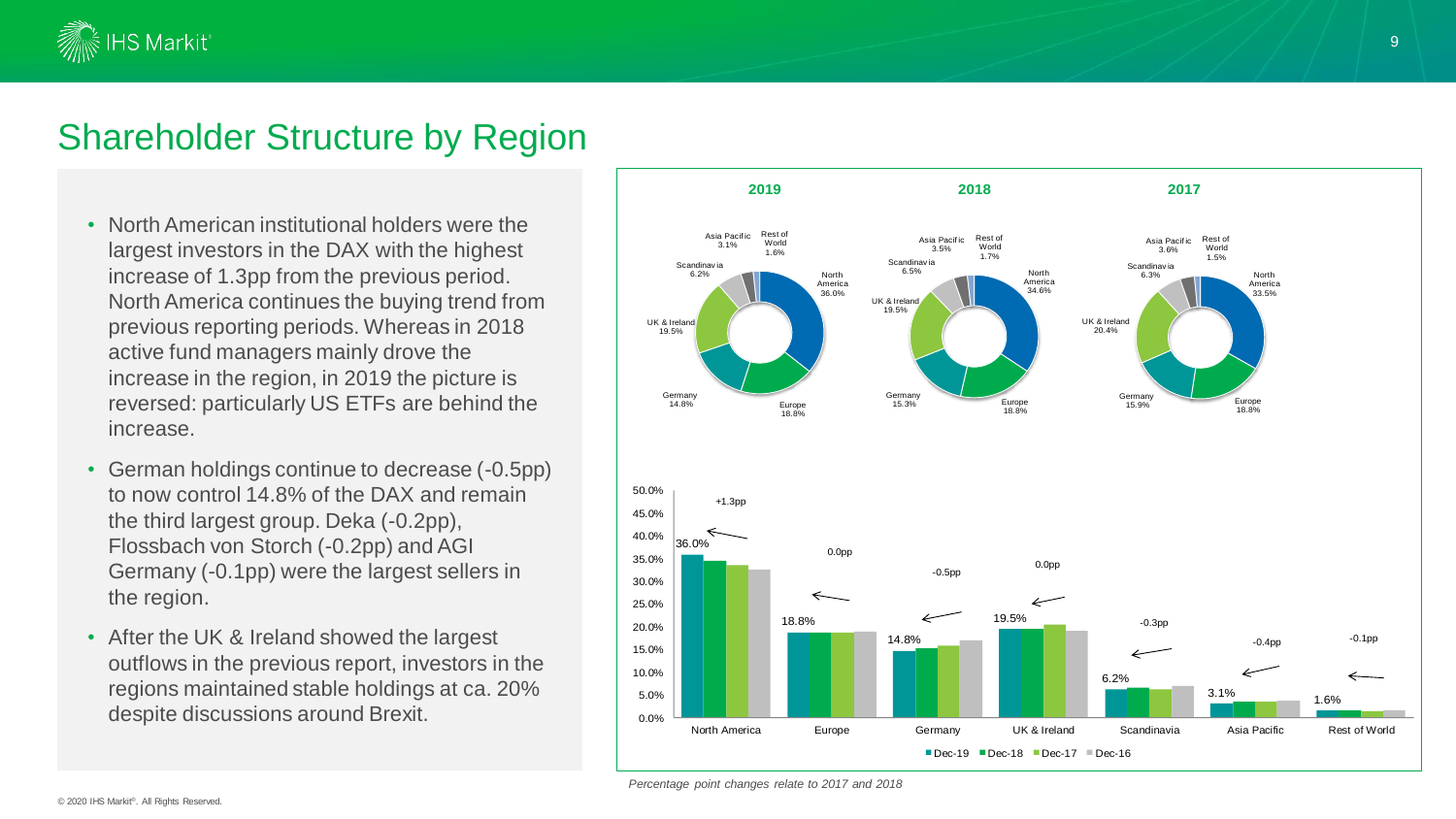

### Shareholder Structure by Investment Styles

- Value investors continue to be the largest group of the DAX (35.3%), but decreased their holdings by 0.4pp, with Harris Associates (-0.4pp) being the biggest contributor.
- Growth investments decreased from the previous period by 1.0pp and remain the second largest holding. The top growth buyer in the period was Jennison Associates (+0.3pp).
- The largest movement was seen through Index investors who increased holdings by 1.0pp and remain the third largest group with a 23.7% holding. BlackRock's US ETF portfolio was the largest buyer of DAX shares across the index trackers, followed by Vanguard. Both fund managers benefitted from an inflow of assets and the positive index performance.



*Percentage point changes relate to 2018 and 2019*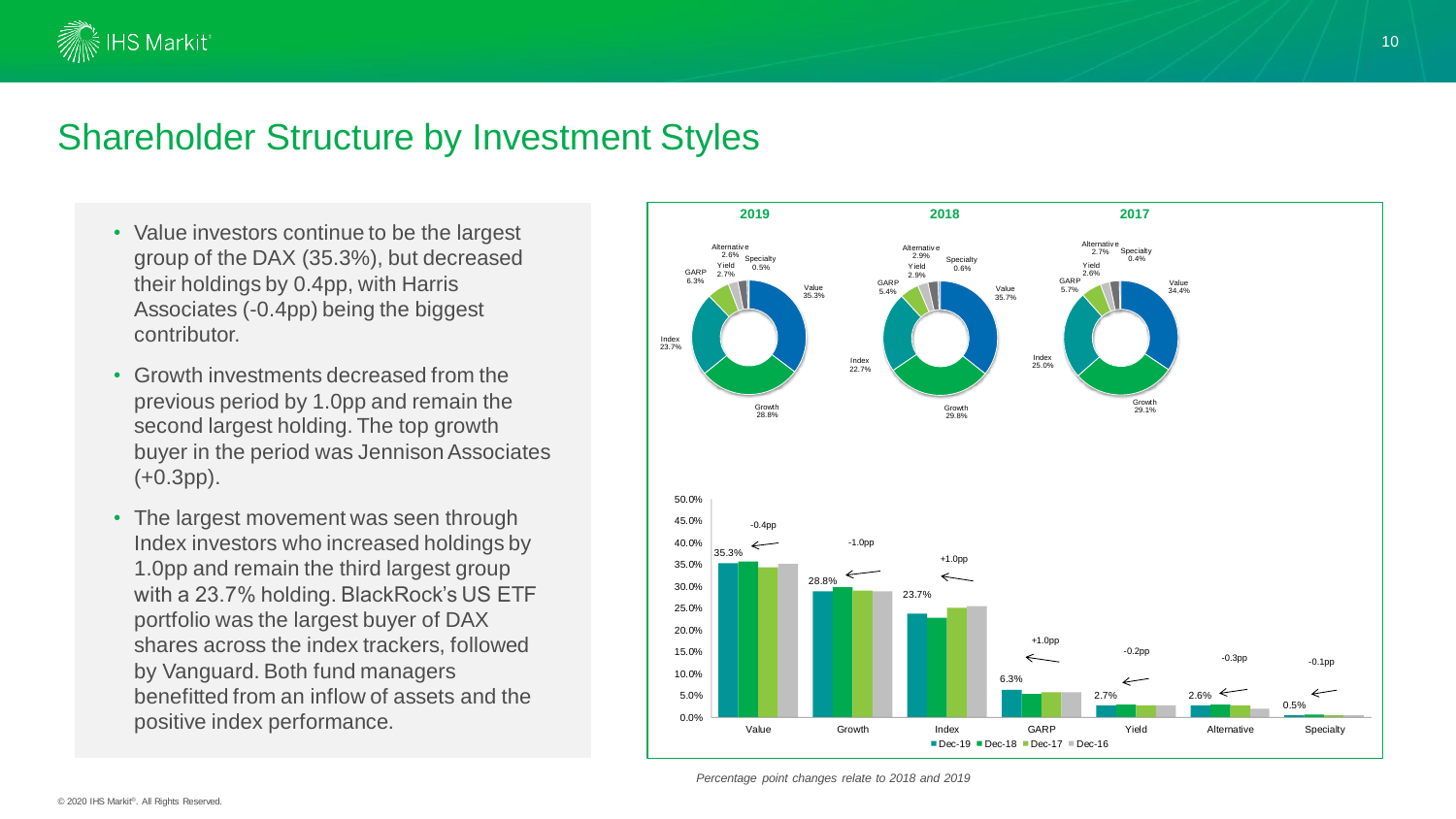

### Top 15 DAX Investors

|    | <b>Rank Firm Name</b>                       | <b>DAX Value in</b><br><b>\$M Dec-19</b> | % Share DAX<br>Insti. | % Share<br>Change (pp) | DAX Value in<br><b>SM Dec-18</b> | <b>DAX Value</b><br>in SM Dec-17 | <b>Total Managed</b><br><b>Assets in \$M</b> | <b>Style</b> | <b>City</b>             |
|----|---------------------------------------------|------------------------------------------|-----------------------|------------------------|----------------------------------|----------------------------------|----------------------------------------------|--------------|-------------------------|
|    | The Vanguard Group, Inc.                    | 28,116.1                                 | 4.9%                  | 0.3%                   | 32,377.9                         | 28,804.3                         | 3,466,250.1                                  | Index        | USA - Malvern, PA       |
| 2  | <b>BlackRock Fund Advisors</b>              | 25,207.2                                 | 4.4%                  | 0.4%                   | 28,026.8                         | 28,667.7                         | 2,207,500.2                                  | Index        | USA - San Francisco, CA |
| 3  | Norges Bank Investment Management (Norway)  | 23,128.2                                 | 4.0%                  | 0.1%                   | 27,638.6                         | 25,905.0                         | 712,638.0                                    | Value        | NOR - Oslo              |
| 4  | DWS Investment GmbH                         | 20,362.1                                 | 3.5%                  | 0.1%                   | 24,104.8                         | 25,391.7                         | 106,425.9                                    | Value        | DEU - Frankfurt         |
| 5  | Amundi Asset Management S.A.                | 19,489.9                                 | 3.4%                  | 0.7%                   | 18,524.6                         | 16,314.7                         | 113,217.2                                    | Value        | FRA - Paris             |
| 6  | BlackRock Asset Management (Deutschland) AG | 12,574.9                                 | 2.2%                  | $0.0\%$                | 15,103.6                         | 16,583.3                         | 29,547.7                                     | Index        | DEU - Munich            |
|    | Fidelity Management & Research Company      | 10,235.5                                 | 1.8%                  | 0.3%                   | 10,527.2                         | 8,454.1                          | 978,330.0                                    | Growth       | USA - Boston, MA        |
| 8  | BlackRock Advisors (U.K.), LTD              | 10,207.5                                 | 1.8%                  | 0.2%                   | 11.147.8                         | 12,569.0                         | 124.108.0                                    | Index        | GBR - London            |
| 9  | Deka Investment GmbH                        | 10,136.1                                 | 1.8%                  | $-0.2%$                | 13,745.8                         | 13,481.7                         | 48,589.5                                     | Value        | DEU - Frankfurt         |
| 10 | Allianz Global Investors GmbH               | 9,165.4                                  | 1.6%                  | $-0.1%$                | 11,914.5                         | 12,944.6                         | 62,162.7                                     | Growth       | DEU - Frankfurt         |
| 11 | Union Investment Privatfonds GmbH           | 8,620.8                                  | 1.5%                  | $-0.0%$                | 10,700.1                         | 10,296.0                         | 61,371.8                                     | GARP         | DEU - Frankfurt         |
| 12 | Capital World Investors (U.S.)              | 8,260.0                                  | 1.4%                  | 0.3%                   | 7,815.7                          | 7,813.2                          | 651,759.3                                    | Value        | USA - Los Angeles, CA   |
| 13 | State Street Global Advisors, LTD           | 7,416.1                                  | 1.3%                  | $-0.1%$                | 9,456.5                          | 11,500.4                         | 79,270.4                                     | Index        | GBR - London            |
| 14 | Harris Associates, L.P.                     | 7,079.6                                  | 1.2%                  | $-0.4%$                | 11,522.3                         | 8,954.6                          | 80,334.9                                     | Value        | USA - Chicago, IL       |
| 15 | BlackRock Investment Management (U.K.), LTD | 6,642.4                                  | 1.2%                  | 0.3%                   | 6,327.6                          | 7,055.3                          | 467,776.0                                    | Growth       | GBR - London            |
|    | Total                                       | 206,641.7                                | 35.9%                 | 1.8%                   | 238.933.9                        | 234,735.4                        |                                              |              |                         |



*Percentage point changes relate to 2018 and 2019*

© 2020 IHS Markit®. All Rights Reserved.

- Vanguard remains the largest investor in the DAX, while continuing to show increased holdings by 0.3pp.
- After increasing its exposure to the DAX in 2019 by 0.4pp, BlackRock Fund Advisors regained the second rank from Norges Bank, who was also bullish on the DAX this year.
- Harris Associates (-0.4pp) dropped five places and now ranks 14 after significant divestments in 2019. The investor maintains a concentrated portfolio, with significant values for each investment.
- The top 15 investor list remains very stable with two new entries: Capital World Investors (+0.3pp) and BlackRock IM UK (+0.3pp).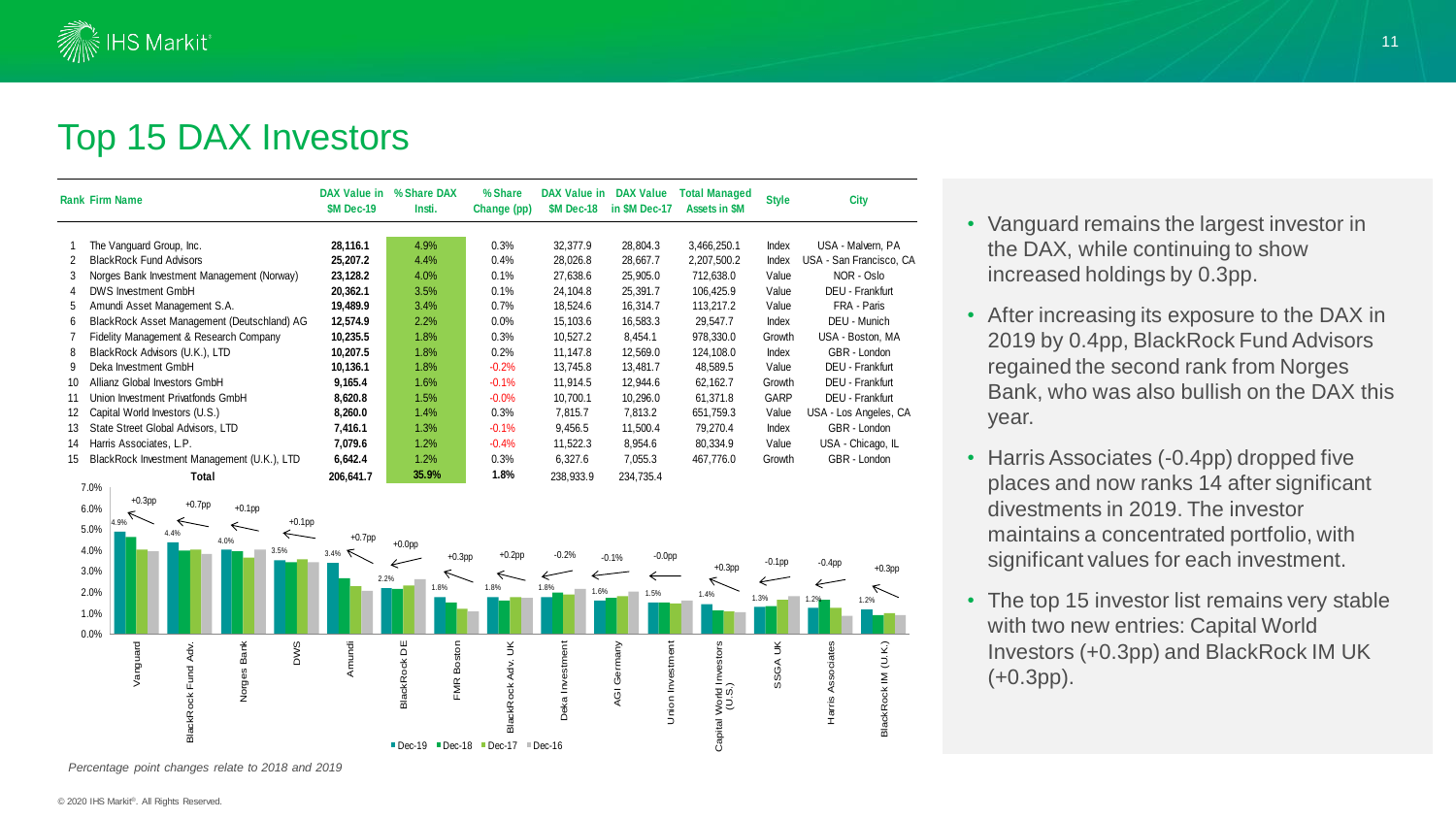

### Top 15 Buyers & Sellers

|    |                                                                      |                  | DAX Value in % Share DAX | % Share     |                  | DAX Value in DAX Value in | <b>Total Equity</b><br><b>Style</b> |        |                         |
|----|----------------------------------------------------------------------|------------------|--------------------------|-------------|------------------|---------------------------|-------------------------------------|--------|-------------------------|
|    | <b>Rank Firm Name</b>                                                | <b>SM Dec-19</b> | Insti.                   | Change (pp) | <b>SM Dec-18</b> | <b>SM Dec-17</b>          | <b>Assets in SM</b>                 |        | <b>City</b>             |
|    |                                                                      |                  |                          |             |                  |                           |                                     |        |                         |
|    | Amundi Asset Management S.A.                                         | 19.489.9         | 3.38%                    | 0.7%        | 18,524.6         | 16.314.7                  | 113,217.2                           | Value  | FRA - Paris             |
| 2  | Pictet Asset Management S.A.                                         | 3,882.0          | 0.67%                    | 0.4%        | 1,835.8          | 1,552.0                   | 85.712.1                            | GARP   | CHE - Zürich            |
| 3  | <b>BlackRock Fund Advisors</b>                                       | 25,207.2         | 4.38%                    | 0.4%        | 28.026.8         | 28,667.7                  | 2,207,500.2                         | Index  | USA - San Francisco. CA |
| 4  | Jennison Associates, LLC                                             | 2,180.6          | 0.38%                    | 0.3%        | 225.3            | 127.6                     | 104,648.1                           | Growth | USA - New York, NY      |
| 5  | Capital World Investors (U.S.)                                       | 8,260.0          | 1.43%                    | 0.3%        | 7.815.7          | 7.813.2                   | 651,759.3                           | Value  | USA - Los Angeles, CA   |
| 6  | Fidelity Management & Research Company                               | 10,235.5         | 1.78%                    | 0.3%        | 10,527.2         | 8,454.1                   | 978,330.0                           | Growth | USA - Boston, MA        |
|    | The Vanguard Group, Inc.                                             | 28,116.1         | 4.88%                    | 0.3%        | 32,377.9         | 28,804.3                  | 3,466,250.1                         | Index  | USA - Malvern, PA       |
| 8  | BlackRock Investment Management (U.K.), LTD                          | 6,642.4          | 1.15%                    | 0.3%        | 6,327.9          | 7,055.3                   | 467,776.0                           | Growth | GBR - London            |
| 9  | Aberdeen Standard Investments (U.K.)                                 | 3,709.7          | 0.64%                    | 0.2%        | 2,769.5          | 5,134.2                   | 98,846.8                            | Growth | GBR - Edinburgh         |
| 10 | Schroder Investment Management, LTD                                  | 3,744.6          | 0.65%                    | 0.2%        | 3,071.7          | 5,397.5                   | 98,443.9                            | GARP   | GBR - London            |
| 11 | Capital Research Global Investors (U.S.)                             | 4,080.3          | 0.71%                    | 0.2%        | 3,661.6          | 4.312.1                   | 435,993.9                           | GARP   | USA - Los Angeles, CA   |
| 12 | BlackRock Advisors (U.K.), LTD                                       | 10.207.5         | 1.77%                    | 0.2%        | 11.147.8         | 12.569.0                  | 124,108.0                           | Index  | GBR - London            |
| 13 | Geode Capital Management, LLC                                        | 3,891.7          | 0.68%                    | 0.2%        | 3,567.9          | 2.703.0                   | 539,123.0                           | Index  | USA - Boston, MA        |
| 14 | TIAA-CREF Investment Management, LLC                                 | 3,586.0          | 0.62%                    | 0.2%        | 3,234.0          | 3,463.6                   | 315,856.0                           | Growth | USA - New York, NY      |
|    | Fidelity International Limited - FIL Investment Services (U.K.), LTD | 5,282.2          | 0.92%                    | 0.1%        | 5,422.8          | 4,839.6                   | 89,586.7                            | Growth | GBR - London            |
|    | Total                                                                | 138,515.8        | 24.04%                   | 4.3%        | 138,536.5        | 137,207.8                 |                                     |        |                         |

#### **Top 15 Sellers**

|                   | .                                          |                  |                          |             |                  |                           |                     |              |                                    |  |
|-------------------|--------------------------------------------|------------------|--------------------------|-------------|------------------|---------------------------|---------------------|--------------|------------------------------------|--|
|                   | <b>Rank Firm Name</b>                      |                  | DAX Value in % Share DAX | % Share     |                  | DAX Value in DAX Value in | <b>Total Equity</b> | <b>Style</b> | <b>City</b>                        |  |
|                   |                                            | <b>SM Dec-19</b> | Insti.                   | Change (pp) | <b>SM Dec-18</b> | <b>SM Dec-17</b>          | <b>Assets in SM</b> |              |                                    |  |
|                   |                                            |                  |                          |             |                  |                           |                     |              |                                    |  |
|                   | Harris Associates, L.P.                    | 7,079.6          | 1.23%                    | $-0.41%$    | 11,522.3         | 8,954.6                   | 80,334.9            | Value        | USA - Chicago, IL                  |  |
|                   | Invesco Advisers, Inc.                     | 3,908.4          | 0.68%                    | $-0.34%$    | 7,126.4          | 6,826.8                   | 284,544.1           | Growth       | USA - Atlanta, GA                  |  |
| 3                 | Jupiter Asset Management, LTD (U.K.)       | 1,347.3          | 0.23%                    | $-0.33%$    | 3,989.4          | 1,813.0                   | 23,847.8            | Growth       | GBR - London                       |  |
| 4                 | Lansdowne Partners (UK) LLP                | 507.1            | 0.09%                    | $-0.20%$    | 2,050.5          | 2,493.7                   | 6,725.3             | Alternative  | GBR - London                       |  |
| 5                 | <b>BNP Paribas Asset Management France</b> | 5,438.0          | 0.94%                    | $-0.20%$    | 8,038.0          | 4,037.4                   | 46,658.7            | Growth       | FRA - Paris                        |  |
| 6                 | Deka Investment GmbH                       | 10,136.1         | 1.76%                    | $-0.20%$    | 13.745.8         | 13,481.7                  | 48,589.5            | Value        | DEU - Frankfurt                    |  |
|                   | Dodge & Cox                                | 2,368.0          | 0.41%                    | $-0.20%$    | 4,270.2          | 4,961.6                   | 158,875.4           |              | Deep Value USA - San Francisco, CA |  |
| 8                 | UBS Asset Management (U.K.), LTD           | 5,383.9          | 0.93%                    | $-0.19%$    | 7,872.3          | 7,312.4                   | 91,630.2            | Value        | GBR - London                       |  |
|                   | Viking Global Investors, L.P.              | 148.4            | 0.03%                    | $-0.19%$    | 1,489.9          | 865.9                     | 21,599.0            | Alternative  | USA - Greenwich, CT                |  |
| 10 <sup>1</sup>   | SAFE (China)                               | 2,725.2          | 0.47%                    | $-0.18%$    | 4,604.3          | 6,757.8                   | 309.6               | Growth       | CHN - Beijing                      |  |
| 11                | Flossbach von Storch AG                    | 1,370.2          | 0.24%                    | $-0.18%$    | 2,919.4          | 1.745.9                   | 24,687.0            | Growth       | DEU - Cologne                      |  |
| $12 \overline{ }$ | Lyxor Asset Management SAS                 | 6,304.6          | 1.09%                    | $-0.16%$    | 8,806.1          | 15,813.5                  | 48,616.7            | Index        | FRA - Paris                        |  |
| 13                | INVESCO Asset Management, LTD (U.K.)       | 1,663.5          | 0.29%                    | $-0.15%$    | 3,091.6          | 2,590.6                   | 39,705.3            | Value        | GBR - London                       |  |
| 14                | Allianz Global Investors GmbH              | 9,165.4          | 1.59%                    | $-0.11%$    | 11,914.5         | 12,944.6                  | 62,162.7            | Growth       | DEU - Frankfurt                    |  |
| 15                | MFS International (U.K.), LTD              | 2,156.3          | 0.37%                    | $-0.10%$    | 3,314.4          | 3,190.3                   | 42,299.9            | Growth       | GBR - London                       |  |
|                   | Total                                      | 59,702.1         | 10.36%                   | $-9.82%$    | 94.755.1         | 93,789.7                  |                     |              |                                    |  |

- Looking at individual fund managers, Amundi Asset Management showed the largest inflows in 2019. The increase is also related to the investor's synthetic ETF portfolio.
- US and UK fund managers account for the majority of the top 15 buyers of the DAX in 2019. Amongst the top buyers from the USA were several ETFs, driving the overall trend of increased ETF money.
- The top 15 sellers list predominantly features active fund managers located in the USA and UK.
- Selling by the Invesco Advisors and Invesco AM UK is a general trend and a result of the acquisition of the OppenheimerFunds portfolio after which the Invesco group (-0.4pp) suffered redemptions.
- German fund managers are also well-represented in the top 15 sellers list, namely Deka (-0.2pp), Flossbach von Storch (-0.2pp) and AGI DE (-0.1pp).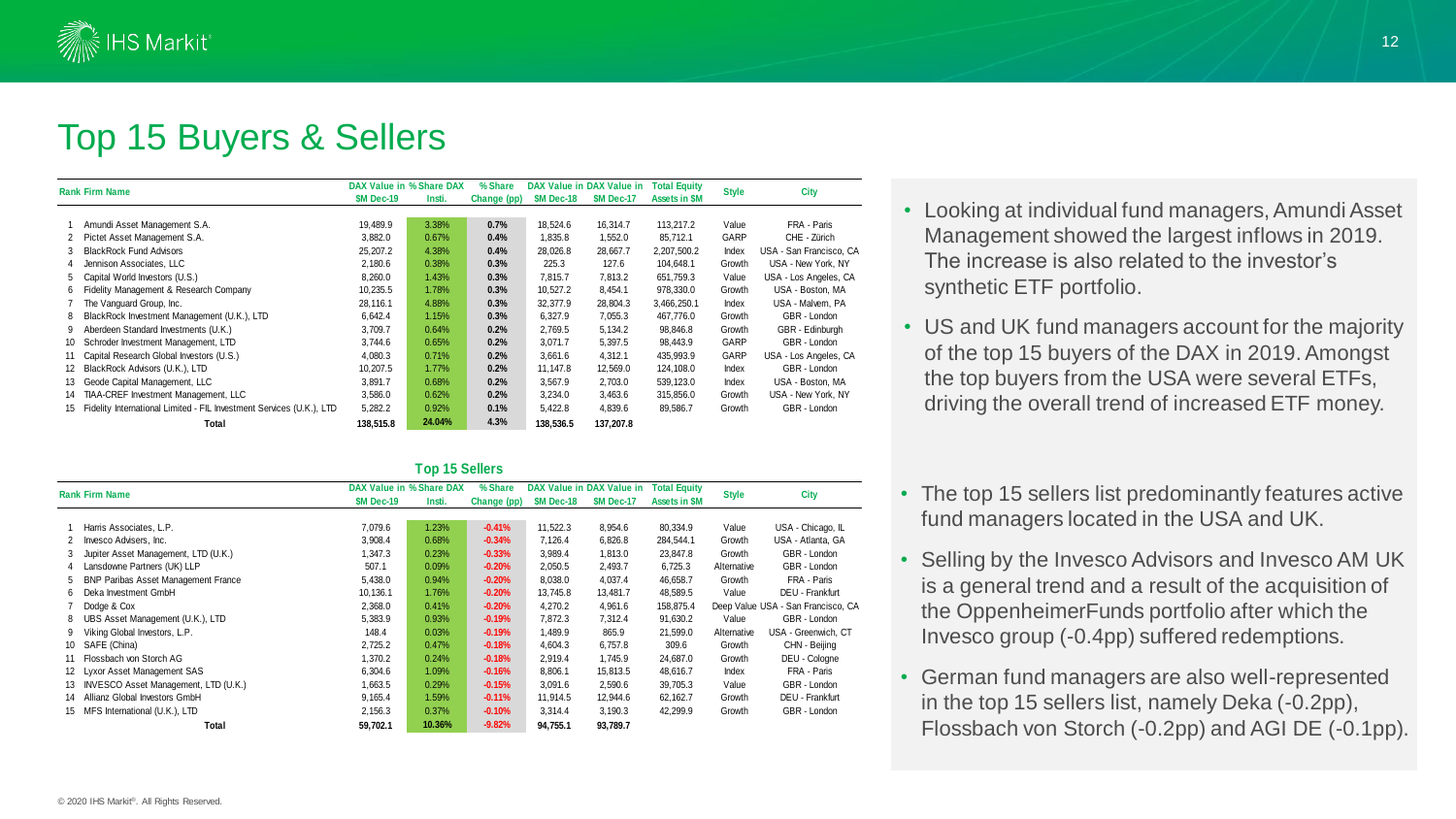

### Top 20 DAX Investors at a Group Level

- The top 20 investor group composition remained very stable, with only one new entry: Fidelity International replaced China SAFE after the SWF saw significant outflows in 2019.
- BlackRock (+0.9pp) showed the largest increase with the DAX, mainly through its ETF portfolios which contributed to the overall increase of index funds in 2019.
- Credit Agricole with its asset manager Amundi (+0.7pp) and The Capital Group (+0.5pp) also recorded large inflows, while BCPE with Harris Associates ( -0.5pp) experienced the largest reduction within the DAX.
- Please note that Invesco, LTD contains the historic assets of OppenheimerFunds following the acquisition in 2019.

|    |                                       |                   | DAX Value in % Share DAX | % Share     |                   | DAX Value in DAX Value in |                    |                |
|----|---------------------------------------|-------------------|--------------------------|-------------|-------------------|---------------------------|--------------------|----------------|
|    | <b>Rank Firm Name</b>                 | <b>\$M Dec-19</b> | Insti.                   | Change (pp) | <b>\$M Dec-18</b> | <b>\$M Dec-17</b>         | <b>Orientation</b> | <b>Country</b> |
|    |                                       |                   |                          |             |                   |                           |                    |                |
| 1  | BlackRock, Inc.                       | 59,477.7          | 10.3%                    | 0.9%        | 66,325.5          | 72,152.0                  | Active & Passive   | <b>USA</b>     |
| 2  | The Vanguard Group, Inc.              | 29,186.8          | 5.1%                     | 0.3%        | 33,443.1          | 29,802.5                  | Passive            | <b>USA</b>     |
| 3  | Norges Bank (Norway)                  | 23,128.2          | 4.0%                     | 0.1%        | 27,624.6          | 25,905.0                  | Active & Passive   | Norway         |
| 4  | Credit Agricole (Amundi)              | 22,332.5          | 3.9%                     | 0.7%        | 22,127.5          | 17,529.8                  | Active & Passive   | France         |
| 5  | Deutsche Bank AG                      | 21,977.8          | 3.8%                     | 0.2%        | 25,384.4          | 29,254.2                  | Active & Passive   | Germany        |
| 6  | <b>State Street Corporation</b>       | 15,960.2          | 2.8%                     | 0.1%        | 18,778.9          | 23,417.8                  | Passive            | <b>USA</b>     |
|    | The Capital Group Companies, Inc.     | 13,584.7          | 2.4%                     | 0.5%        | 12,737.1          | 12,838.2                  | Active             | <b>USA</b>     |
| 8  | BPCE S.A. (Harris Associates)         | 12,412.7          | 2.2%                     | $-0.5%$     | 18,326.0          | 15,541.2                  | Active             | France         |
| 9  | FMR, LLC                              | 11,648.8          | 2.0%                     | 0.3%        | 12,097.9          | 9,773.4                   | Active             | <b>USA</b>     |
| 10 | <b>UBS AG</b>                         | 11,069.5          | 1.9%                     | $-0.3%$     | 15,500.5          | 15,470.6                  | Active & Passive   | Switzerland    |
| 11 | Allianz SE                            | 10,455.0          | 1.8%                     | $-0.1%$     | 13,498.6          | 14,826.7                  | Active             | Germany        |
| 12 | DekaBank Deutsche Girozentrale        | 10,276.2          | 1.8%                     | $-0.2%$     | 13,800.0          | 13,536.3                  | Active & Passive   | Germany        |
| 13 | Union Asset Management Holding AG     | 9,106.0           | 1.6%                     | $-0.0%$     | 11,253.7          | 10,778.1                  | Active & Passive   | Germany        |
| 14 | Franklin Resources, Inc.              | 7,142.4           | 1.2%                     | 0.1%        | 7,676.2           | 6,847.9                   | Active & Passive   | <b>USA</b>     |
| 15 | BNP Paribas S.A.                      | 7,105.6           | 1.2%                     | $-0.2%$     | 10,177.2          | 11,180.9                  | Active & Passive   | France         |
| 16 | Invesco, LTD                          | 6,777.5           | 1.2%                     | $-0.4%$     | 11,411.7          | 10,907.4                  | Active & Passive   | <b>USA</b>     |
| 17 | Northern Trust Corporation            | 6,543.2           | 1.1%                     | $-0.0%$     | 8,057.2           | 8,342.7                   | Passive            | <b>USA</b>     |
| 18 | Sun Life Financial, Inc. (MFS)        | 6,496.9           | 1.1%                     | 0.0%        | 7,703.3           | 9,930.1                   | Active             | Canada         |
| 19 | Societe Generale (Lyxor)              | 6,391.2           | 1.1%                     | $-0.2%$     | 8,921.3           | 15,904.6                  | Passive            | France         |
| 20 | <b>Fidelity International Limited</b> | 6,140.1           | 1.1%                     | 0.2%        | 5,983.7           | 5,615.8                   | Active             | United Kingdom |
|    | Total                                 | 297,212.7         | 51.6%                    | 1.6%        | 350,828.4         | 359,555.3                 |                    |                |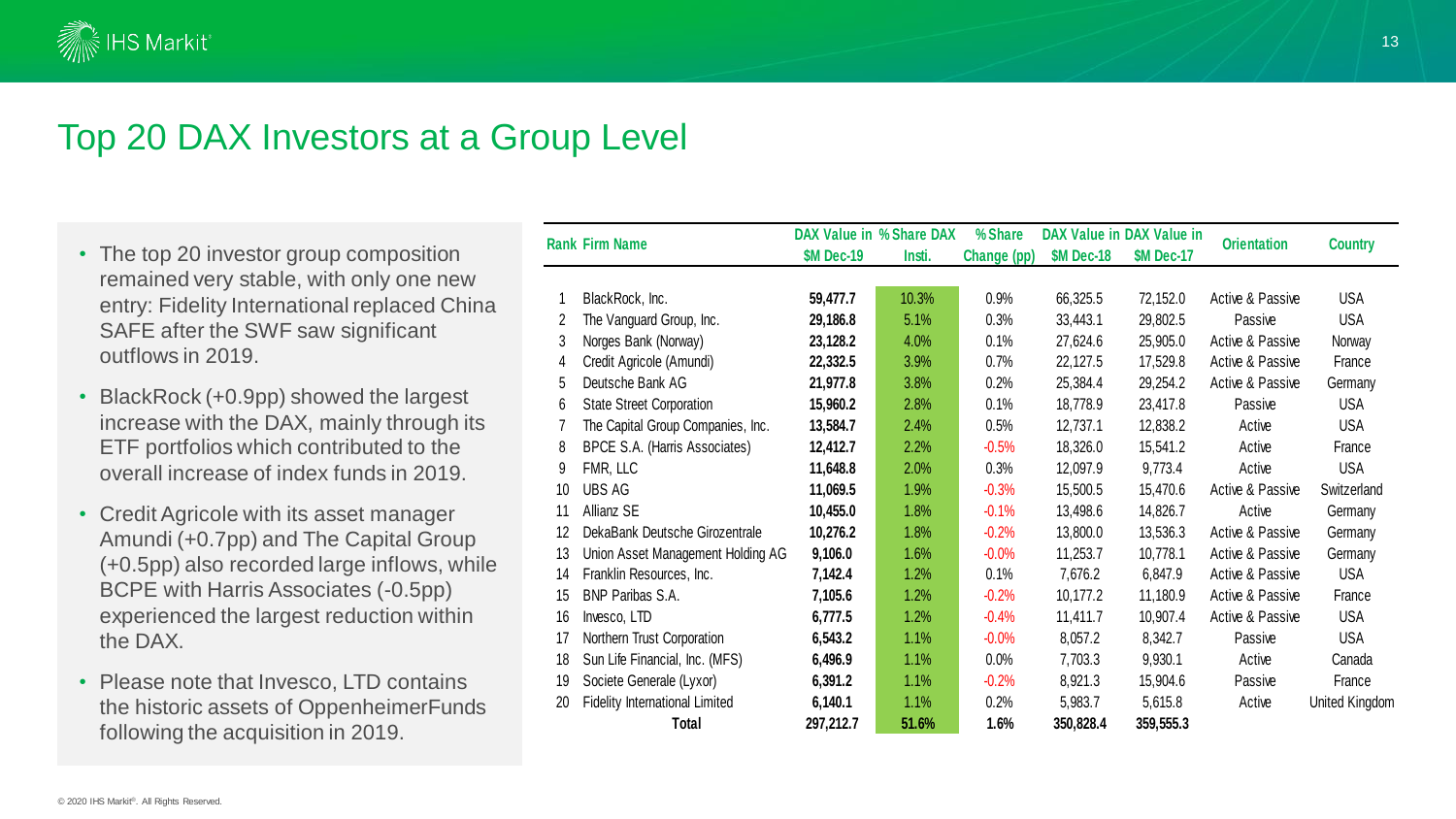

### Focus: Voting Behaviour of the Top Investors in the DAX

- Generally fund managers show more engagement and take their shareholder duties more seriously. With regards to exercising voting rights an increased number of investors attend general meetings and follow internal guideline and reference proxy advisors.
- Almost 90% of the top 100 DAX investors actively vote their portion of managed equities at German general meetings – an increase of 1.8pp compared to 2018.
- 70.2% of top 100 investors obtain advice from at least one proxy advisor, showing an increase, while the percentages of investors following in-house-guidelines-only considerably decreases.

|    | <b>Rank Firm Name</b>                             | <b>Voting</b><br><b>Status</b> | <b>DAX Value in</b><br><b>SM Dec-19</b> | % Share<br>DAX Insti. | % Share   | <b>DAX Value</b><br>Change (pp) in \$M Dec-18 in \$M Dec-17 | <b>DAX Value</b> | <b>Total Managed</b><br><b>Assets in \$M</b> | <b>Style</b> | <b>City</b>                   |
|----|---------------------------------------------------|--------------------------------|-----------------------------------------|-----------------------|-----------|-------------------------------------------------------------|------------------|----------------------------------------------|--------------|-------------------------------|
|    |                                                   |                                |                                         |                       |           |                                                             |                  |                                              |              |                               |
|    | The Vanguard Group, Inc.                          | <b>Will Vote</b>               | 28.116.1                                | 4.9%                  | 0.3%      | 32,377.9                                                    | 28.804.3         | 3.466.250.1                                  | Index        | USA - Malvern, PA             |
| 2  | <b>BlackRock Fund Advisors</b>                    | <b>Will Vote</b>               | 25.207.2                                | 4.4%                  | 0.4%      | 28.026.8                                                    | 28.667.7         | 2,207,500.2                                  |              | Index USA - San Francisco, CA |
| 3  | Norges Bank Investment Management (Norway)        | <b>Will Vote</b>               | 23.128.2                                | 4.0%                  | 0.1%      | 27.638.6                                                    | 25,905.0         | 712.638.0                                    | Value        | NOR - Oslo                    |
| 4  | DWS Investment GmbH                               | <b>Will Vote</b>               | 20.362.1                                | 3.5%                  | 0.1%      | 24.104.8                                                    | 25.391.7         | 106.425.9                                    | Value        | DEU - Frankfurt               |
| 5  | Amundi Asset Management S.A.                      | <b>Will Vote</b>               | 19.489.9                                | 3.4%                  | 0.7%      | 18.524.6                                                    | 16.314.7         | 113.217.2                                    | Value        | FRA - Paris                   |
| 6  | BlackRock Asset Management (Deutschland) AG       | <b>Will Vote</b>               | 12.574.9                                | 2.2%                  | 0.0%      | 15.103.6                                                    | 16.583.3         | 29.547.7                                     | Index        | DEU - Munich                  |
|    | Fidelity Management & Research Company            | <b>Will Vote</b>               | 10.235.5                                | 1.8%                  | 0.3%      | 10.527.2                                                    | 8.454.1          | 978.330.0                                    | Growth       | USA - Boston, MA              |
| 8  | BlackRock Advisors (U.K.), LTD                    | <b>Will Vote</b>               | 10.207.5                                | 1.8%                  | 0.2%      | 11.147.8                                                    | 12.569.0         | 124.108.0                                    | Index        | GBR - London                  |
| 9  | Deka Investment GmbH                              | <b>Will Vote</b>               | 10.136.1                                | 1.8%                  | $-0.2%$   | 13.745.8                                                    | 13.481.7         | 48.589.5                                     | Value        | DEU - Frankfurt               |
| 10 | Allianz Global Investors GmbH<br><b>Will Vote</b> |                                | 9.165.4                                 | 1.6%                  | $-0.1%$   | 11.914.5                                                    | 12.944.6         | 62.162.7                                     | Growth       | DEU - Frankfurt               |
|    | Total                                             | 168.622.8                      | 29.3%                                   | 1.8%                  | 193.111.7 | 189.116.0                                                   |                  |                                              |              |                               |



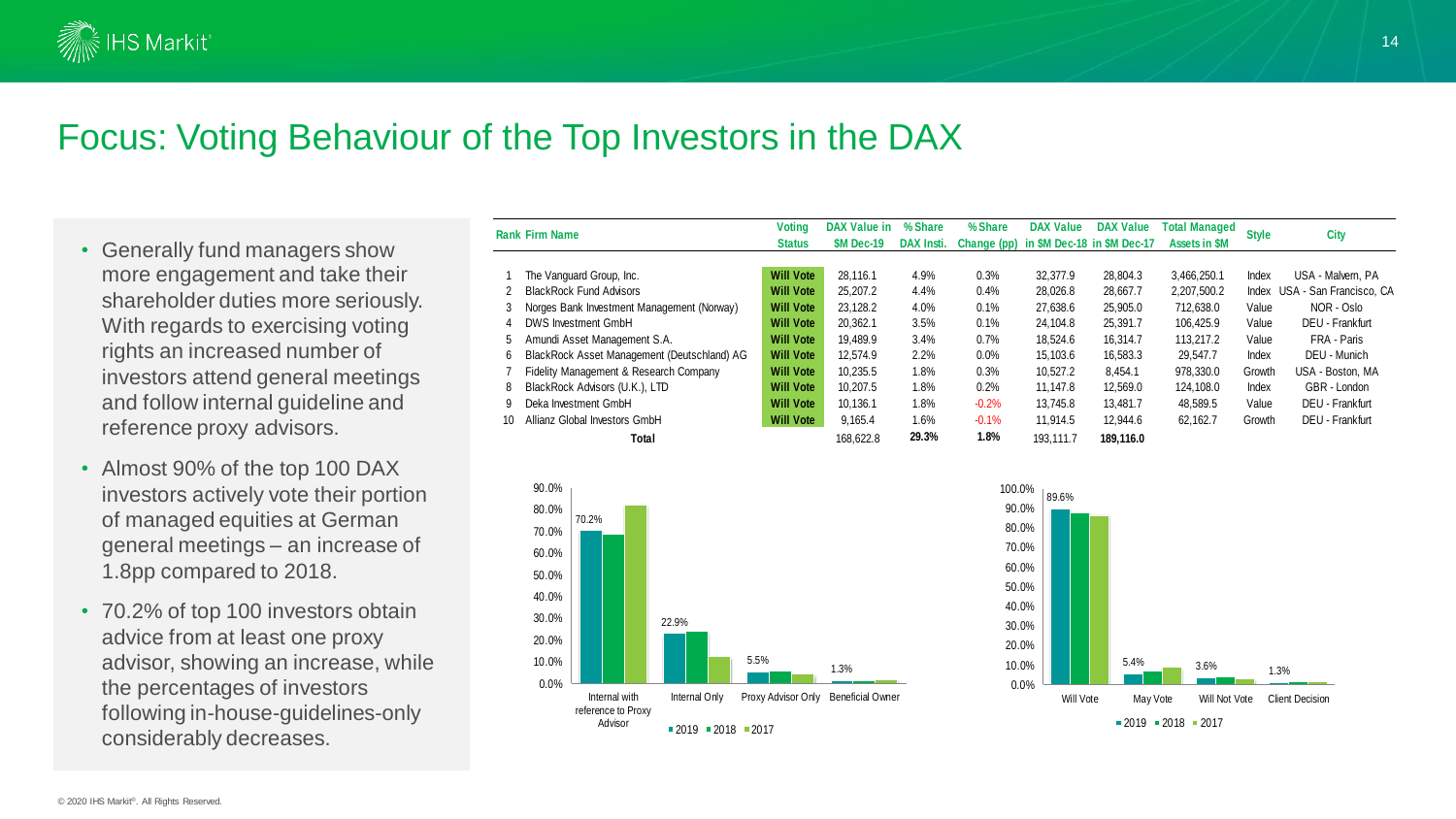

### Focus: ESG Sensitivity of the Top Investors in the DAX

- The topic of ESG, the integration of environment, social and governance criteria into investment strategy, continues to be a major focal point for investors. Large numbers of investors now integrate ESG criteria into their investment decisions, causing the importance of ESG to rise.
- Although passive and ETF investors usually do not engage with issuers regarding their investment decisions many of these funds show a high sensitivity to ESG integration.
- Within the top 100 investors of the DAX, 24.1% now indicates a high importance on ESG integration across their entire portfolio.

|    | <b>Rank Firm Name</b>                       | <b>ESG</b>    | <b>DAX Value</b><br><b>Sensitivity in \$M Dec-19</b> | % Share DAX<br>Insti. | % Share<br>Change (pp) | <b>DAX Value</b><br>in \$M Dec-18 in \$M Dec-17 | <b>DAX Value</b> | <b>Total Equity</b><br><b>Assets in \$M</b> | <b>Style</b> | <b>City</b>                   |
|----|---------------------------------------------|---------------|------------------------------------------------------|-----------------------|------------------------|-------------------------------------------------|------------------|---------------------------------------------|--------------|-------------------------------|
|    |                                             |               |                                                      |                       |                        |                                                 |                  |                                             |              |                               |
|    | The Vanguard Group, Inc.                    | <b>High</b>   | 28.116.1                                             | 4.9%                  | 0.3%                   | 32,377.9                                        | 28.804.3         | 3.466.250.1                                 | Index        | USA - Malvern, PA             |
|    | <b>BlackRock Fund Advisors</b>              | <b>Medium</b> | 25,207.2                                             | 4.4%                  | 0.4%                   | 28,026.8                                        | 28,667.7         | 2,207,500.2                                 |              | Index USA - San Francisco, CA |
| 3  | Norges Bank Investment Management (Norway)  | <b>High</b>   | 23.128.2                                             | 4.0%                  | 0.1%                   | 27.638.6                                        | 25,905.0         | 712.638.0                                   | Value        | NOR - Oslo                    |
|    | DWS Investment GmbH                         | <b>Medium</b> | 20.362.1                                             | 3.5%                  | 0.1%                   | 24.104.8                                        | 25.391.7         | 106.425.9                                   | Value        | DEU - Frankfurt               |
| 5. | Amundi Asset Management S.A.                | <b>High</b>   | 19.489.9                                             | 3.4%                  | 0.7%                   | 18.524.6                                        | 16.314.7         | 113.217.2                                   | Value        | FRA - Paris                   |
| 6  | BlackRock Asset Management (Deutschland) AG | <b>Medium</b> | 12.574.9                                             | 2.2%                  | 0.0%                   | 15.103.6                                        | 16.583.3         | 29.547.7                                    | Index        | DEU - Munich                  |
|    | Fidelity Management & Research Company      | <b>Medium</b> | 10.235.5                                             | 1.8%                  | 0.3%                   | 10.527.2                                        | 8.454.1          | 978.330.0                                   | Growth       | USA - Boston, MA              |
| 8  | BlackRock Advisors (U.K.), LTD              | <b>Medium</b> | 10.207.5                                             | 1.8%                  | 0.2%                   | 11.147.8                                        | 12.569.0         | 124.108.0                                   | Index        | GBR - London                  |
| 9  | Deka Investment GmbH                        | <b>Medium</b> | 10.136.1                                             | 1.8%                  | $-0.2%$                | 13.745.8                                        | 13.481.7         | 48.589.5                                    | Value        | DEU - Frankfurt               |
| 10 | Allianz Global Investors GmbH               |               | 9,165.4                                              | 1.6%                  | $-0.1%$                | 11,914.5                                        | 12.944.6         | 62.162.7                                    | Growth       | DEU - Frankfurt               |
|    | Total                                       |               | 168,622.8                                            | 29.3%                 | 1.8%                   | 193.111.7                                       | 189.116.0        |                                             |              |                               |





 $-2019 - 2018 - 2017$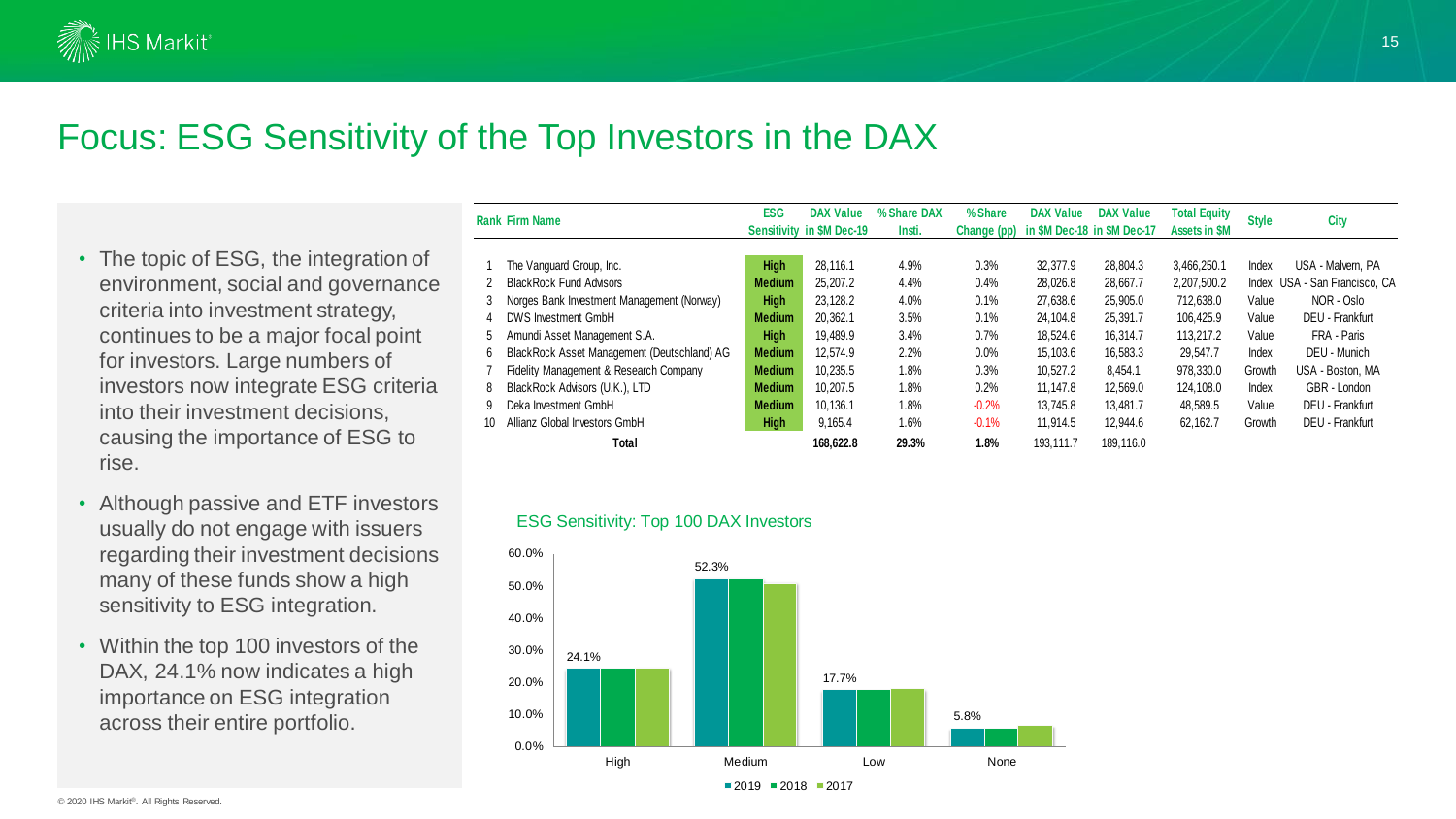

### Focus: Investor Group BlackRock, Inc.

- After the BlackRock Group recorded outflows across its entire fund range in 2018, the world's largest investor by assets bounced back in 2019 and significantly contributed to increased proportion of ETF investments.
- In his 2019 annual Letter to CEOs, BlackRock's CEO Larry Fink calls on company leaders to take a more active role in addressing societal issues, from retirement to infrastructure. Larry Fink said that profit and purpose are inextricably linked. Companies with a sense of purpose attract better talent and position themselves well for the coming \$24 trillion wealth transfer between baby boomers and millennials.

|   | <b>Rank Firm Name</b>                       | DAX Value in<br>SM Dec-19 | % Share<br>DAX F/F | % Share<br>DAX Insti. | % Share<br>Change (pp) | <b>SM Dec-18</b> | DAX Value in DAX Value in<br><b>SM Dec-17</b> | <b>Style</b> | <b>Orientation Country</b> |            |
|---|---------------------------------------------|---------------------------|--------------------|-----------------------|------------------------|------------------|-----------------------------------------------|--------------|----------------------------|------------|
|   | <b>BlackRock Fund Advisors</b>              | 25,207.2                  | 2.4%               | 4.4%                  | 0.38%                  | 28,026.8         | 28.669.7                                      | Index        | Passive                    | <b>USA</b> |
| 2 | BlackRock Asset Management (Deutschland) AG | 12.574.9                  | 1.2%               | 2.2%                  | 0.03%                  | 15,103.6         | 16.583.3                                      | <b>Index</b> | Passive                    | Germany    |
| 3 | BlackRock Advisors (U.K.), LTD              | 10.207.5                  | 1.0%               | 1.8%                  | 0.18%                  | 11.147.8         | 12,615.0                                      | <b>Index</b> | Passive                    | <b>UK</b>  |
| 4 | BlackRock Investment Management (U.K.), LTD | 6.642.4                   | 0.6%               | 1.2%                  | 0.25%                  | 6.327.9          | 7.055.3                                       | Growth       | Active                     | UK         |
| 5 | <b>BlackRock Advisors, LLC</b>              | 3.346.8                   | 0.3%               | 0.6%                  | 0.01%                  | 3.981.7          | 5.044.9                                       | Value        | Active                     | <b>USA</b> |
| 6 | <b>BlackRock International, LTD</b>         | 751.6                     | 0.1%               | 0.1%                  | 0.01%                  | 863.6            | 1.008.9                                       | Value        | Active                     | UK         |
|   | BlackRock Japan Company, LTD                | 476.7                     | 0.0%               | 0.1%                  | $-0.01%$               | 628.0            | 834.9                                         | Index        | Passive                    | Japan      |
| 8 | BlackRock Asset Management Canada, LTD      | 168.7                     | 0.0%               | 0.0%                  | 0.01%                  | 150.9            | 239.7                                         | <b>Index</b> | Passive                    | Canada     |
| 9 | BlackRock Asset Management (Australia), LTD | 101.8                     | 0.0%               | 0.0%                  | $0.00\%$               | 95.2             | 100.3                                         | Index        | Passive                    | Australia  |
|   | <b>Total BlackRock, Inc.</b>                | 59.477.7                  | 5.8%               | 10.3%                 | 0.88%                  | 66.325.5         | 72.152.0                                      |              |                            |            |



 $\blacksquare$  Dec-19  $\blacksquare$  Dec-18  $\blacksquare$  Dec-17  $\blacksquare$  Dec-16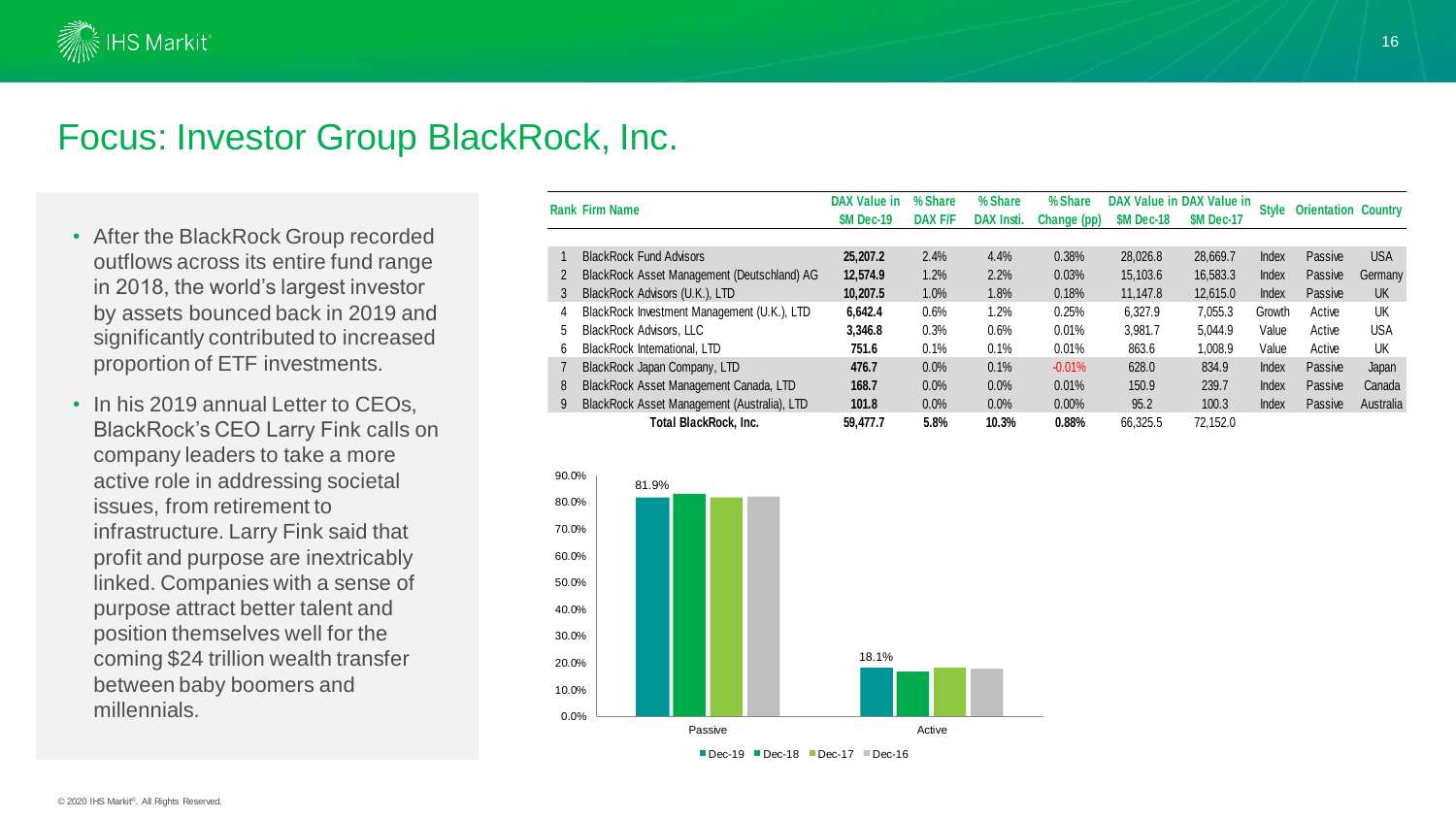### Focus: Top 10 Sovereign Wealth Funds in the DAX

|                | <b>Rank Sovereign Wealth Fund</b>  | <b>DAX Value in</b><br><b>\$M Dec-19</b> | % Share<br>DAX Insti. | % Share<br>Change (pp) | <b>\$M Dec-18</b> | DAX Value in DAX Value in<br><b>\$M Dec-17</b> | <b>Management</b>   | <b>Country</b> |
|----------------|------------------------------------|------------------------------------------|-----------------------|------------------------|-------------------|------------------------------------------------|---------------------|----------------|
|                |                                    |                                          |                       |                        |                   |                                                |                     |                |
|                | Norges Bank (Norway)               | 23,128.2                                 | 4.0%                  | 0.08%                  | 27,638.6          | 25,905.0                                       | Internal & External | Norway         |
| $\overline{2}$ | China SAFE                         | 4,704.3                                  | 0.8%                  | $-0.31%$               | 7,939.2           | 10,688.0                                       | Internal & External | China          |
| 3              | Kuwait Investment Office/Authority | 3,645.2                                  | 0.6%                  | $-0.06\%$              | 4,832.0           | 5,204.0                                        | Internal & External | Kuwait         |
| 4              | GIC Singapore/UK                   | 2,809.2                                  | 0.5%                  | 0.03%                  | 3,191.4           | 3,080.0                                        | Internal & External | Singapore      |
| 5              | <b>Qatar Investment Authority</b>  | 2,574.0                                  | 0.4%                  | $-0.05%$               | 3,478.9           | 3,100.0                                        | Internal & External | Qatar          |
| 6              | Abu Dhabi Investment Authority     | 2,036.1                                  | 0.4%                  | $-0.00\%$              | 2,505.8           | 2,746.0                                        | Internal & External | <b>UAE</b>     |
|                | Libyan Investment Authority        | 1,199.3                                  | 0.2%                  | $-0.03%$               | 1,650.7           | 1,607.0                                        | Internal & External | Libya          |
| 8              | AP 1-7 Fonds                       | 1,192.0                                  | 0.2%                  | 0.03%                  | 1,273.6           | 1,083.0                                        | Internal & External | Sweden         |
| 9              | Saudi Arabian Monetary Agency      | 281.6                                    | 0.0%                  | $-0.02%$               | 478.9             | 586.0                                          | Internal & External | Saudi Arabia   |
| 10             | <b>Brunei Investment Agency</b>    | 26.9                                     | $0.0\%$               | $-0.00\%$              | 36.8              | 48.0                                           | Internal & External | <b>Brunei</b>  |
|                | Total                              | 41,596.8                                 | 7.2%                  | $-0.33%$               | 53,026.1          | 54,047.0                                       |                     |                |

• Norges Bank remains the largest invested SWF, which was slightly bullish in 2019 (+0.1pp).

- The Norwegian state fund accounts for almost 56% of DAX investments made by the ten largest SWFs. This shows how important the fund is for DAX companies and highlights the necessity to proactively engage with Norges Bank. The investor has a very strong focus on ESG and Corporate Governance.
- With the exception of China SAFE, the top ten SWFs invested in the DAX show a very stable investment, underlining the importance of state-owned funds for DAX issuers.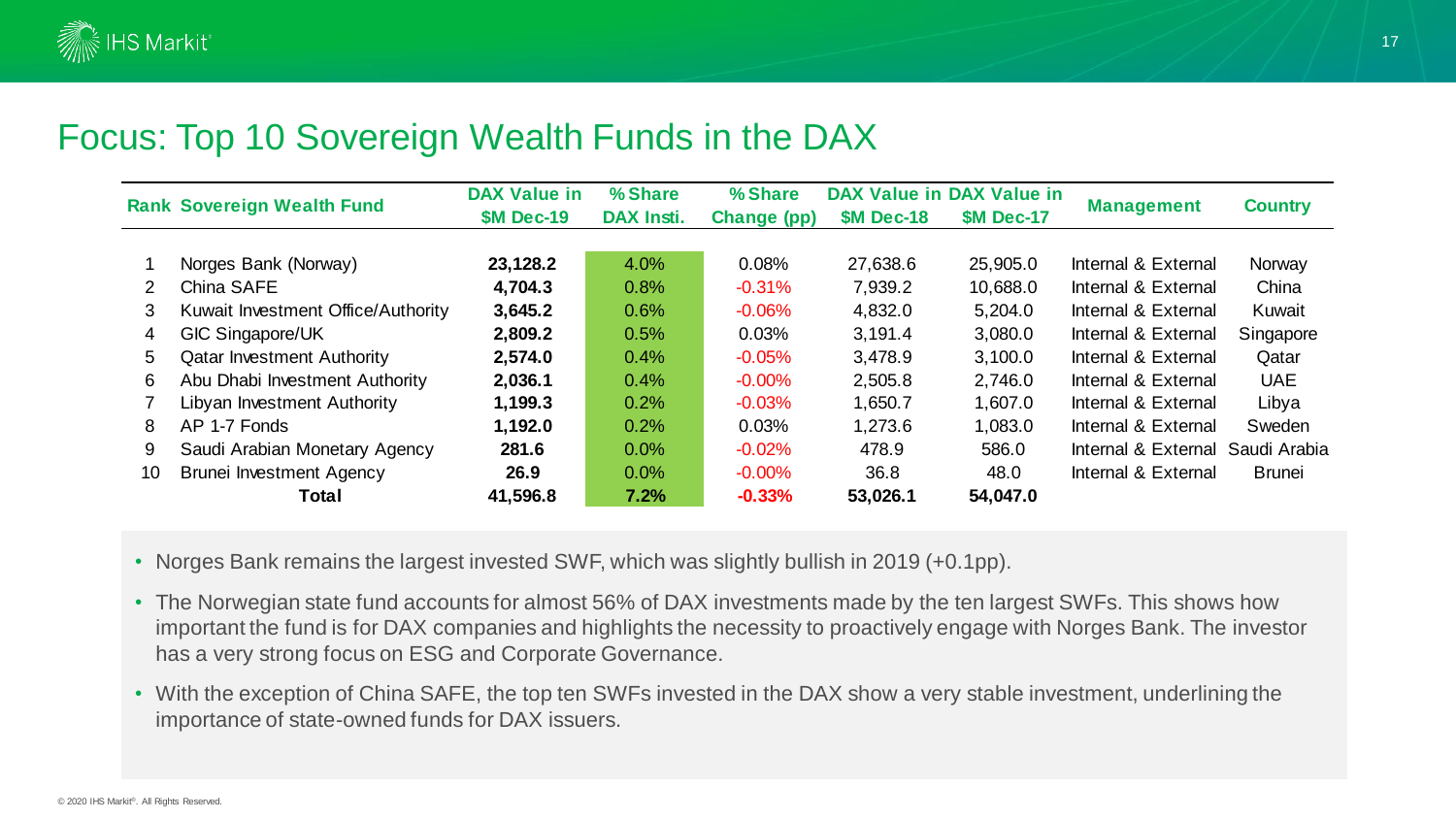

### Focus: Top 25 Investment Funds and Managers of the DAX

- The table shows the largest invested funds in the DAX according to recent public information. Hence, holdings discrepancies compared to other slides in this study may be possible.
- The top two investment funds by Norges and Vanguard remain unchanged in ranking. Norges shows significant inflows.
- There were seven new entries into the top 25 fund list in 2019. The Capital Group increased their overall investment and is now represented with three actively managed funds of its American Fund family in the top 25 fund list (up from one fund in 2018). All funds focus on growth- and dividend-oriented investment approach.
- The top 25 funds accounted for an overall outflow (-1.9pp).

|    | <b>Rank Fund Name</b>                                  | Investor name                                 | DAX Value in % Share DAX<br><b>SM Dec-19 *</b> | Insti. | % Share<br>Change (pp) | DAX Value in Number of | \$M Dec-18 * DAX Equities | <b>Orientation</b> | <b>Type</b> | <b>Country</b> |
|----|--------------------------------------------------------|-----------------------------------------------|------------------------------------------------|--------|------------------------|------------------------|---------------------------|--------------------|-------------|----------------|
|    | The Government Pension Fund - Global                   | Norges Bank Investment Management (Norway)    | 22,611.7                                       | 3.9%   | 0.5%                   | 24.097.6               | 28                        | Active & Passive   | Pension     | Norway         |
| 2  | Vanquard Total International Stock Index Fund          | The Vanguard Group, Inc.                      | 10.992.6                                       | 1.9%   | $-0.3%$                | 15.623.0               | 29                        | Passive            | ETF         | <b>USA</b>     |
| 3  | iShares Core DAX UCITS ETF (DE)                        | BlackRock Asset Management (Deutschland) AG   | 4,408.4                                        | 0.8%   | $-0.3%$                | 7,630.1                | 30                        | Passive            | ETF         | Germany        |
|    | American Funds EuroPacific Growth Fund                 | Capital World Investors (U.S.)                | 4,309.8                                        | 0.7%   | 0.0%                   | 4.954.1                | 17                        | Active             | Mutual Fund | <b>USA</b>     |
|    | Vanguard Developed Markets Index Fund                  | The Vanguard Group, Inc.                      | 4,049.4                                        | 0.7%   | $-0.2%$                | 6.182.2                | 29                        | Passive            | ETF         | <b>USA</b>     |
| 6  | iShares Core MSCI EAFE ETF                             | <b>BlackRock Fund Advisors</b>                | 2,953.3                                        | 0.5%   | $-0.0%$                | 3,919.6                | 29                        | Passive            | ETF         | <b>USA</b>     |
|    | Stichting Pensioenfonds ABP (Global Equity Portfolio)  | APG Asset Management N.V.                     | 2,839.4                                        | 0.5%   | 0.1%                   | 3.079.1                | 22                        | Active             | Pension     | Netherlands    |
| 8  | California Public Employees' Retirement System         | California Public Employees Retirement System | 2,760.7                                        | 0.5%   | 0.0%                   | 3,061.4                | 29                        | Active & Passive   | Pension     | <b>USA</b>     |
|    | Xtrackers DAX UCITS ETF                                | DWS Investment GmbH                           | 2,598.5                                        | 0.5%   | $-0.2%$                | 4.316.5                | 30                        | Passive            | ETF         | Germany        |
|    | 10 Oakmark International Fund                          | Harris Associates, L.P.                       | 2,460.8                                        | 0.4%   | $-0.4%$                | 5,528.1                | 6                         | Active             | Mutual Fund | <b>USA</b>     |
|    | 11 iShares Trust - MSCI EAFE ETF                       | <b>BlackRock Fund Advisors</b>                | 2,423.7                                        | 0.4%   | $-0.2%$                | 4,498.8                | 29                        | Passive            | ETF         | <b>USA</b>     |
|    | 12 Legal & General Pension PMC Europe(Ex UK) Index     | Legal & General Investment Management, LTD    | 2,279.9                                        | 0.4%   | $-0.1%$                | 3,138.2                | 28                        | Passive            | ETF         | UK             |
|    | 13 DekaFonds CF                                        | Deka Investment GmbH                          | 2,158.3                                        | 0.4%   | $-0.1%$                | 3.544.5                | 26                        | Active             | Mutual Fund | Germany        |
|    | 14 DWS Deutschland                                     | DWS Investment GmbH                           | 1.887.9                                        | 0.3%   | $-0.3%$                | 4.691.6                | 20                        | Active             | Mutual Fund | Germany        |
|    | 15 American Funds Capital World Growth and Income Fund | Capital Research Global Investors (U.S.)      | 1,460.9                                        | 0.3%   | 0.1%                   | 1.235.2                | 9                         | Active             | Mutual Fund | <b>USA</b>     |
|    | 16 Xtrackers Euro Stoxx 50 UCITS ETF                   | DWS Investment GmbH                           | 1.378.7                                        | 0.2%   | 0.0%                   | 1.411.2                | 15                        | Passive            | ETF         | Germany        |
|    | 17 Artisan International Fund                          | Artisan Partners, L.P.                        | 1,364.5                                        | 0.2%   | $-0.1%$                | 2,625.3                | 8                         | Active             | Mutual Fund | <b>USA</b>     |
|    | 18 Dodge & Cox Funds - International Stock Fund        | Dodge & Cox                                   | 1,360.9                                        | 0.2%   | $-0.2%$                | 3,033.1                | 3                         | Active             | Mutual Fund | <b>USA</b>     |
|    | 19 Canada Pension Plan                                 | CPP Investment Board                          | 1,341.2                                        | 0.2%   | $-0.1%$                | 2,451.2                | 13                        | Active             | Pension     | Canada         |
| 20 | DWS Investa                                            | DWS Investment GmbH                           | 1,318.8                                        | 0.2%   | $-0.1%$                | 2,595.4                | 26                        | Active             | Mutual Fund | Germany        |
|    | 21 iShares EURO STOXX 50 UCITS ETF (DE)                | BlackRock Asset Management (Deutschland) AG   | 1,265.0                                        | 0.2%   | $-0.1%$                | 2.271.1                | 15                        | Passive            | ETF         | USA            |
| 22 | American Funds Capital Income Builder Fund             | Capital Research Global Investors (U.S.)      | 1,235.7                                        | 0.2%   | 0.1%                   | 1.067.0                | 4                         | Active             | Mutual Fund | <b>USA</b>     |
| 23 | Fidelity International Index Fund                      | Geode Capital Management, LLC                 | 1,228.4                                        | 0.2%   | 0.0%                   | 1.151.7                | 29                        | Passive            | ETF         | <b>USA</b>     |
|    | 24 Lyxor EURO STOXX 50 (DR) UCITS ETF                  | Lyxor Asset Management SAS                    | 1,221.2                                        | 0.2%   | 0.0%                   | 1.457.1                | 15                        | Passive            | ETF         | France         |
| 25 | Vanquard FTSE All-World Ex-US Index Fund               | The Vanguard Group, Inc.                      | 1,153.6                                        | 0.2%   | 0.0%                   | 1.177.5                | 29                        | Passive            | ETF         | <b>USA</b>     |
|    |                                                        |                                               | 83.063.4                                       | 14.4%  | $-1.9%$                | 114.740.8              |                           |                    |             |                |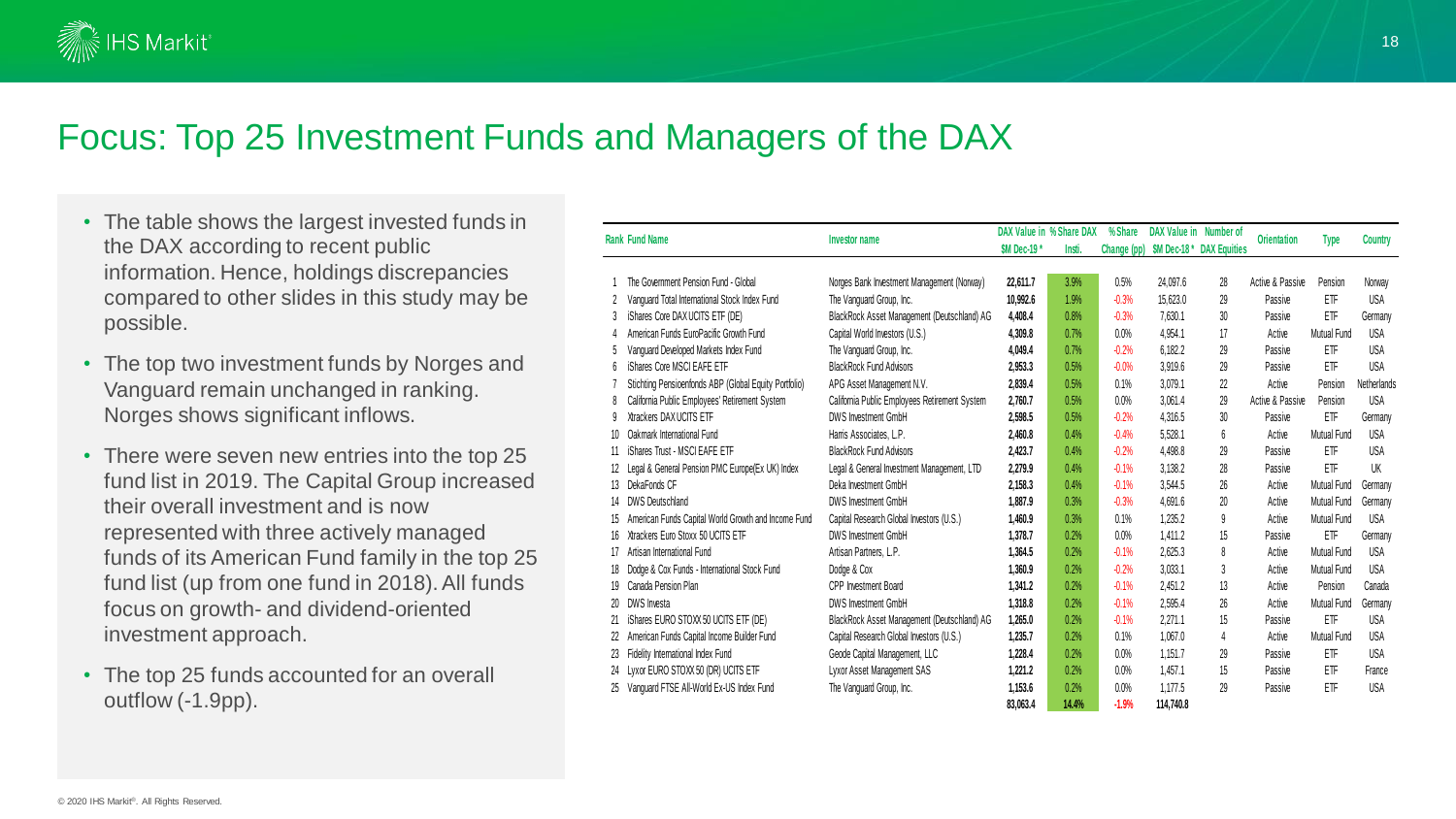

### Focus: Top Roadshow Destinations in the DAX

| <b>City</b>     | <b>Total Equity</b> | DAX Value in     | % Share DAX | % Share     |                  | DAX Value in DAX Value in | # Firms |
|-----------------|---------------------|------------------|-------------|-------------|------------------|---------------------------|---------|
|                 | Assets in \$M       | <b>SM Dec-19</b> | Insti.      | Change (pp) | <b>SM Dec-18</b> | <b>SM Dec-17</b>          |         |
| London          | 2.102.786.0         | 69.874.7         | 12.1%       | $-0.4%$     | 88.037.2         | 88.818.5                  | 266     |
| Frankfurt       | 310,326.0           | 52,719.8         | 9.2%        | $-0.3%$     | 66,134.5         | 70,095.6                  | 57      |
| Paris           | 420.766.3           | 45.737.7         | 7.9%        | 0.3%        | 53.621.2         | 48.028.1                  | 185     |
| Oslo            | 749.599.9           | 23.972.2         | 4.2%        | 0.1%        | 28.622.3         | 26.813.2                  | 17      |
| New York, NY    | 3,226,756.5         | 21.743.1         | 3.8%        | $-0.0%$     | 26.822.4         | 26,294.3                  | 153     |
| Boston, MA      | 2,490,222.4         | 21,669.9         | 3.8%        | 0.2%        | 25,305.7         | 26,139.8                  | 37      |
| Los Angeles, CA | 1,311,520.4         | 15,106.6         | 2.6%        | 0.6%        | 14.458.5         | 14.294.3                  | 23      |
| Zürich          | 294,757.0           | 12,363.4         | 2.1%        | $-0.2%$     | 16,368.9         | 13,225.3                  | 76      |
| Chicago, IL     | 504,555.4           | 10,610.1         | 1.8%        | $-0.4%$     | 16.046.9         | 13,891.7                  | 35      |
| Edinburgh       | 368,733.0           | 7,941.8          | 1.4%        | 0.3%        | 7,398.4          | 10,630.8                  | 20      |
| <b>Brussels</b> | 81,399.0            | 7.773.5          | 1.3%        | $-0.0%$     | 9.776.8          | 8,596.7                   | 18      |
| Toronto, ON     | 828,306.7           | 7,621.9          | 1.3%        | 0.1%        | 8,532.5          | 6,706.4                   | 46      |
| Geneva          | 124,621.3           | 5,959.7          | 1.0%        | 0.4%        | 4,520.5          | 4,643.1                   | 52      |
| Tokyo           | 949,298.5           | 4,921.2          | 0.9%        | $-0.1%$     | 6,837.6          | 6,580.1                   | 50      |
| Stockholm       | 305,887.8           | 4,724.4          | 0.8%        | $-0.4%$     | 8,549.2          | 8,686.4                   | 46      |
| Total           | 14,069,536.2        | 312.740.1        | 54.3%       | 0.0%        | 381,032.6        | 373.444.4                 | 1081    |

| <b>City</b>  | <b>Total Equity</b>  | DAX Value in     | % Share DAX | % Share     |                   | DAX Value in DAX Value in # Firms |      |
|--------------|----------------------|------------------|-------------|-------------|-------------------|-----------------------------------|------|
|              | <b>Assets in \$M</b> | <b>SM Dec-19</b> | Insti.      | Change (pp) | <b>\$M Dec-18</b> | <b>SM Dec-17</b>                  |      |
| London       | 2,102,786.0          | 69.874.7         | 12.1%       | $-0.4%$     | 88.037.2          | 88.818.5                          | 266  |
| Paris        | 420.766.3            | 45.737.7         | 7.9%        | 0.3%        | 53.621.2          | 48.028.1                          | 185  |
| New York, NY | 3,226,756.5          | 21,743.1         | 3.8%        | $-0.0%$     | 26,822.4          | 26,294.3                          | 153  |
| Madrid       | 70.331.6             | 2.777.5          | 0.5%        | $-0.1%$     | 4,327.1           | 4,055.2                           | 87   |
| Zürich       | 294.757.0            | 12.363.4         | 2.1%        | $-0.2%$     | 16.368.9          | 13.225.3                          | 76   |
| Frankfurt    | 310.326.0            | 52.719.8         | 9.2%        | $-0.3%$     | 66.134.5          | 70.095.6                          | 57   |
| Geneva       | 124.621.3            | 5.959.7          | 1.0%        | 0.4%        | 4,520.5           | 4,643.1                           | 52   |
| Tokyo        | 949.298.5            | 4.921.2          | 0.9%        | $-0.1%$     | 6.837.6           | 6.580.1                           | 50   |
| Toronto, ON  | 828,306.7            | 7.621.9          | 1.3%        | 0.1%        | 8.532.5           | 6.706.4                           | 46   |
| Stockholm    | 305,887.8            | 4,724.4          | 0.8%        | $-0.4%$     | 8.549.2           | 8,686.4                           | 46   |
| Boston, MA   | 2,490,222.4          | 21,669.9         | 3.8%        | 0.2%        | 25,305.7          | 26,139.8                          | 37   |
| Milan        | 62.784.0             | 4,105.8          | 0.7%        | 0.1%        | 4,227.4           | 3,749.2                           | 36   |
| Hong Kong    | 130,506.5            | 1.446.7          | 0.3%        | 0.2%        | 277.5             | 2,432.1                           | 36   |
| Chicago, IL  | 504,555.4            | 10,610.1         | 1.8%        | $-0.4%$     | 16,046.9          | 13,891.7                          | 35   |
| Singapore    | 133.996.2            | 2.086.3          | 0.4%        | $-0.0%$     | 2,552.7           | 2,334.7                           | 33   |
| Total        | 11.955.902.2         | 268.362.1        | 46.6%       | $-0.7%$     | 324.301.1         | 280.301.6                         | 1195 |

- Despite the ongoing Brexit discussion and outflows in 2019 London (-0.4pp) remains the top roadshow destination for another period, both with regards to invested capital in the DAX as well as number of investment firms currently holding shares of DAX issuers.
- Overall the top Roadshow destinations remained fairly stable, mainly due to positive sentiment from Los Angeles (The Capital Group; +0.6pp), Geneva (+0.4pp) as well as Paris and Edinburgh (both +0.3pp).
- Chicago and Stockholm (both -0.4pp) showed the largest money outflows, but remained amongst the largest cities in terms of fund managers currently invested in the DAX.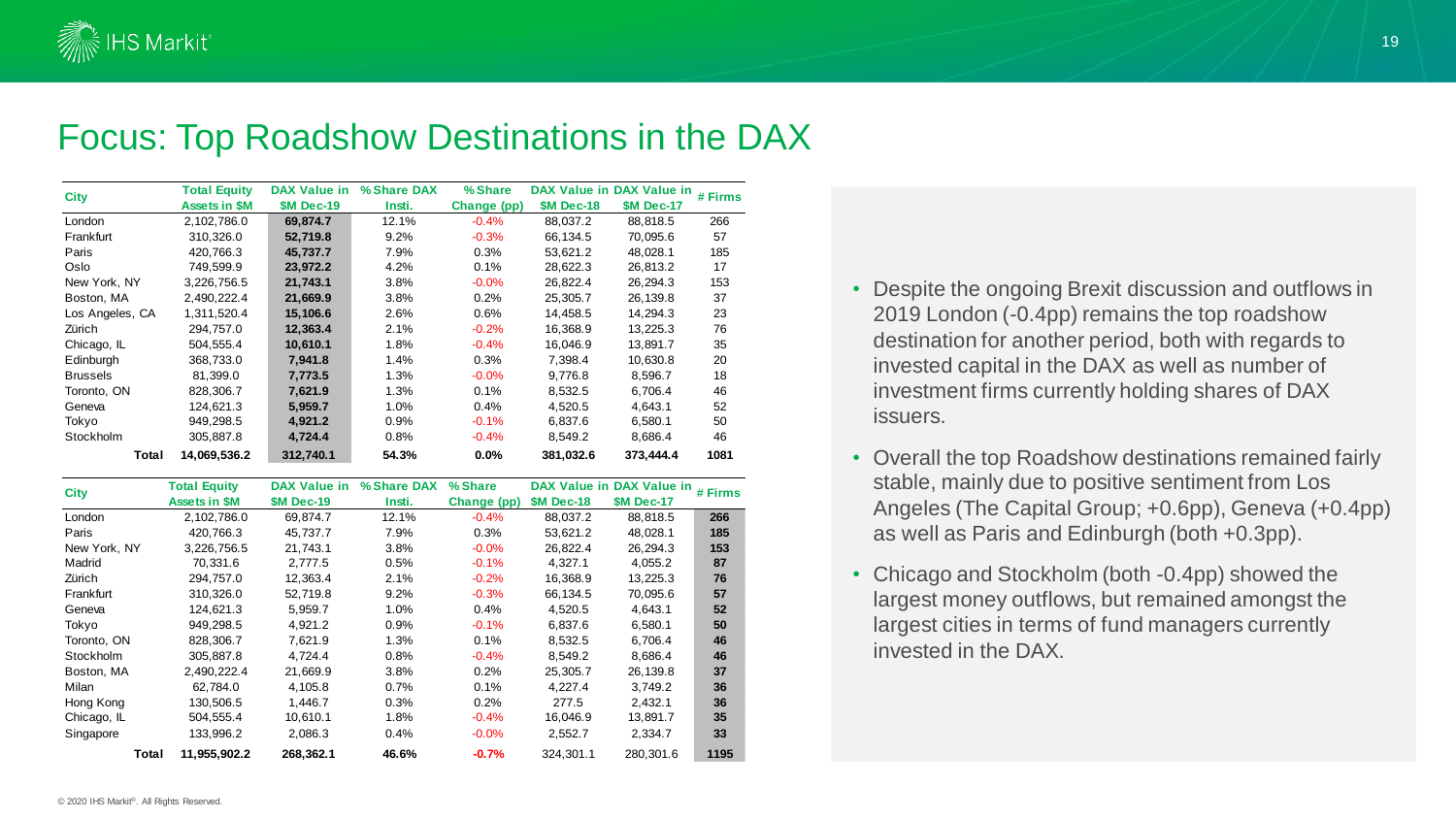

### Focus: Trading Venues of German Shares

- In 2019, trades via Deutsche Börse showed a significant increase of more than 8pp and accounted for almost 43% of all trades (ca. 35% in 2018).
- Other official trading venues lost market share versus Deutsche Börse by nearly 5pp.
- trading; SI) decreased by 4pp. Last year SI-• Systematic Internaliser (electronic and automated traded shares went up considerably as a result of MiFID II.
- Dark pools saw a slight decrease of 0.4pp yearon-year.
- The data excludes trades without visibility.



| 2017            |                               |                  |                |                      |                       |                   |
|-----------------|-------------------------------|------------------|----------------|----------------------|-----------------------|-------------------|
| <b>Platform</b> | <b>Turnover</b><br>(in M EUR) | <b>Volume</b>    | # Transactions | <b>Average Value</b> | <b>Average Volume</b> | <b>Proportion</b> |
| Deutsche Börse  | 849.906                       | 22.622.081.981   | 35.392.712     | 24.014               | 639                   | 34.9%             |
| Other Lit       | 423.737                       | 11,013,813,096   | 67,125,803     | 11.281               | 430                   | 17.0%             |
| <b>OTC</b>      | 1.284.719                     | 28,435,694,038   | 10.372.896     | 123.853              | 2.741                 | 43.8%             |
| Dark Pools      | 92.709                        | 2,155,896,684    | 6.656.344      | 13.928               | 324                   | 3.3%              |
| $SI^*$          | 27.596                        | 674.401.664      | 3,353,202      | 8.230                | 201                   | 1.0%              |
| Total           |                               | 64,901,887,463.0 |                |                      |                       |                   |

*\* Systematic Internaliser refers to frequent, systematic trading on behalf of clients outside the regulated market. Sources: IHS Markit, Fidessa, FactSet*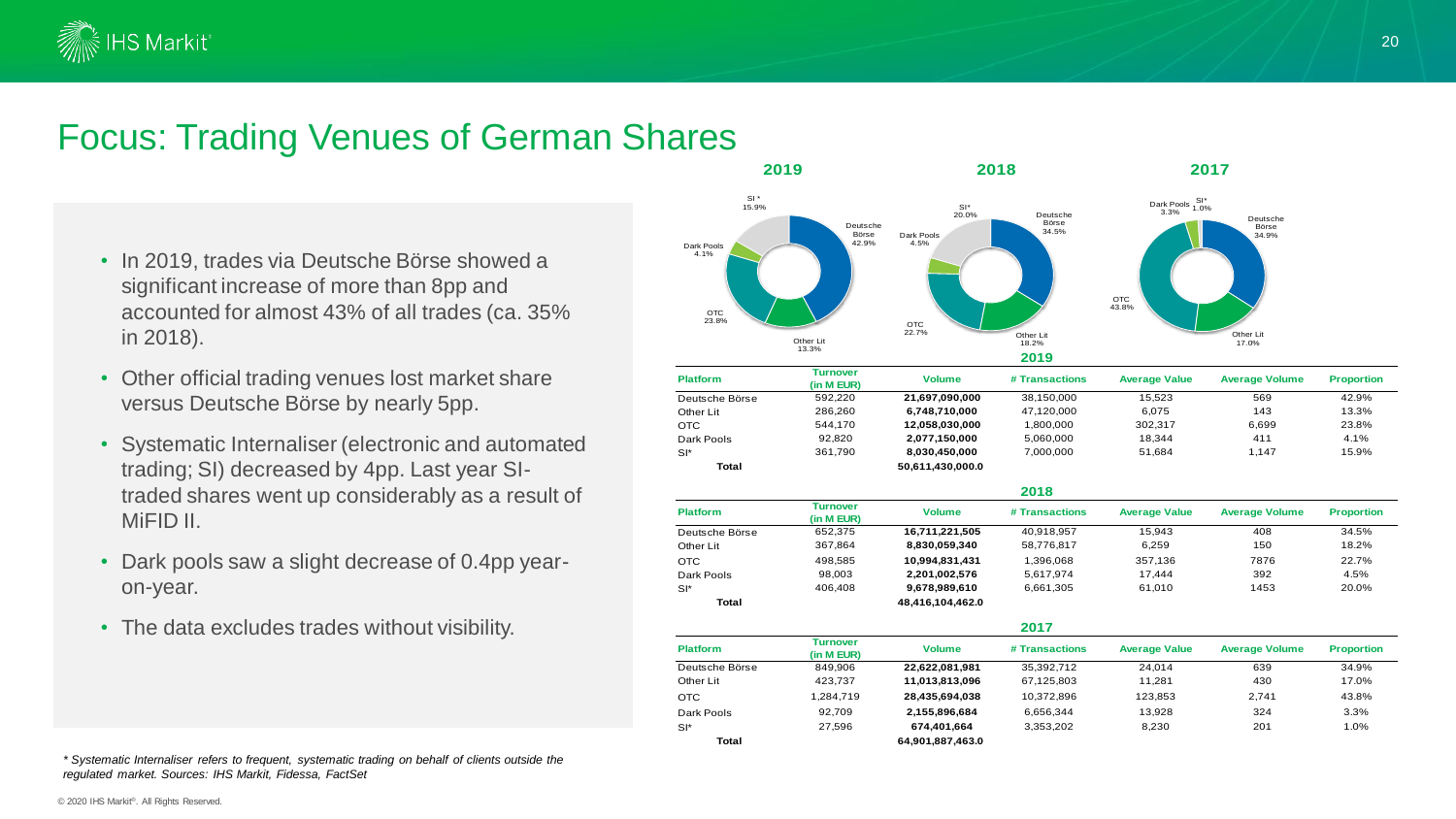

### Author Profiles – IHS Markit



**Patrick Tobias** Director Coporate Sales

**E:** patrick.tobias@ihsmarkit.com **Tel:** + 49  (173) 707 9900 www.ihsmarkit.com



**Frederik Frank** Director Research & Analysis

**E:** frederik.frank@ihsmarkit.com **Tel:** + 49 (69) 299 868 182 www.ihsmarkit.com

• IHS Markit (NYSE: INFO) is a world leader in critical information, analytics and expertise to forge solutions for the major industries and markets that drive economies worldwide. The company delivers next-generation information, analytics and solutions to customers in business, finance and government, improving their operational efficiency and providing deep insights that lead to well-informed, confident decisions. IHS Markit has more than 50,000 business and government customers, including 80 percent of the Fortune Global 500 and the world's leading financial institutions. Headquartered in London, IHS Markit is committed to sustainable, profitable growth.